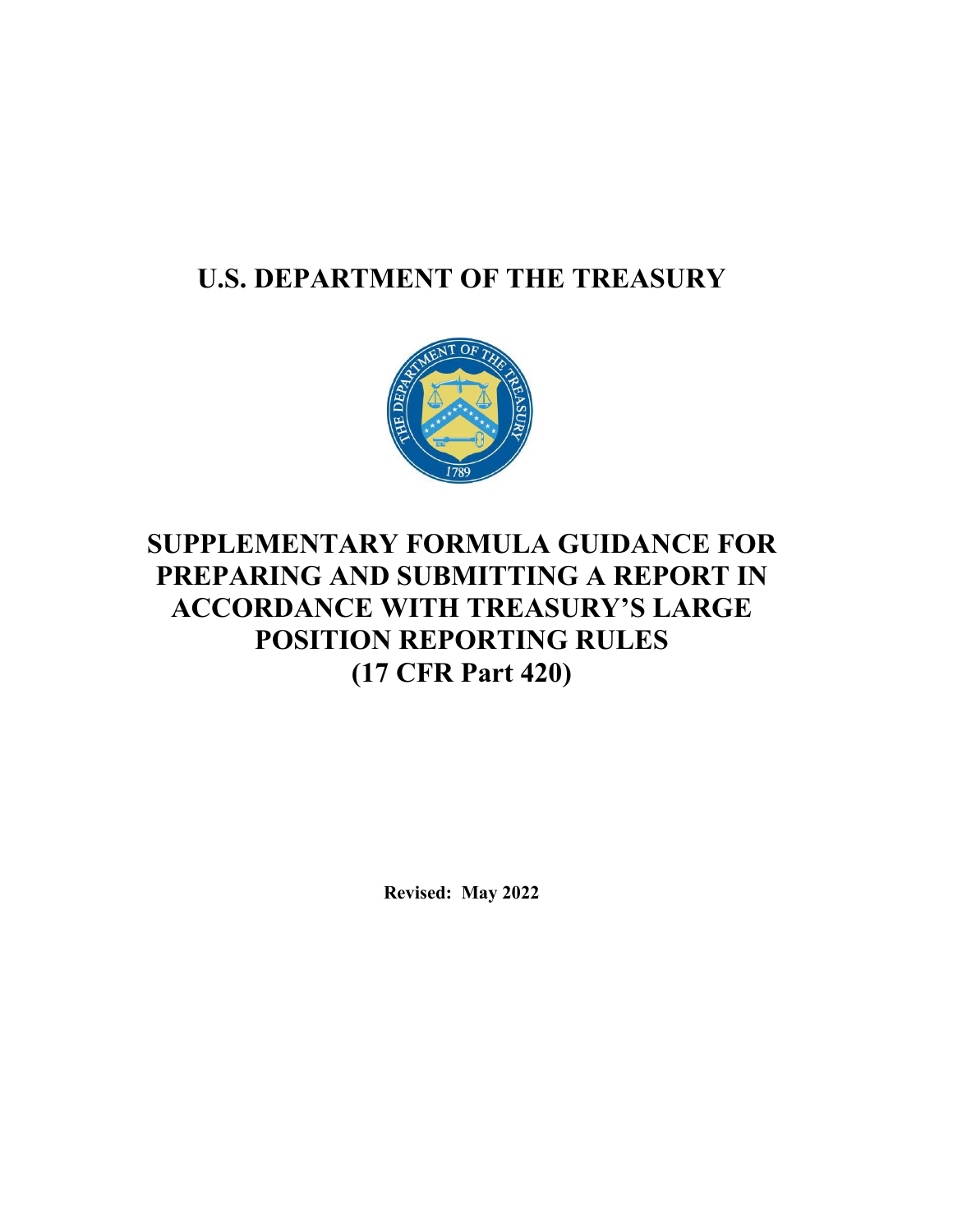#### **TABLE OF CONTENTS**

| <b>I. GENERAL GUIDANCE</b>                                                                               | 3                       |
|----------------------------------------------------------------------------------------------------------|-------------------------|
| A. Purpose of the Large Position Reports                                                                 | 3                       |
| B. Administrative Information                                                                            | $\overline{3}$          |
| Authority<br>$\bullet$                                                                                   | $\overline{\mathbf{3}}$ |
| Confidentiality<br>$\bullet$                                                                             | $\overline{\mathbf{3}}$ |
| C. Who is Subject to the Large Position Reporting Rules                                                  | 3                       |
| D. Submission of Reports                                                                                 | $\overline{4}$          |
| Reporting<br>$\bullet$                                                                                   | $\overline{4}$          |
| • Report Submission Date                                                                                 | $\overline{4}$          |
| Submission Instructions and Contact Information                                                          | $\overline{4}$          |
| <b>II. WHAT TO REPORT</b><br><b>III. FORMULA GUIDANCE</b>                                                | 4<br>5                  |
|                                                                                                          |                         |
| A. Report Structure<br>B. Threshold                                                                      | 5<br>5                  |
|                                                                                                          |                         |
| C. Frequently Asked Questions Relating to Treasury's Large Position<br>Recordkeeping and Reporting Rules | 6                       |
| Part I                                                                                                   | 6                       |
| Part II                                                                                                  | 9                       |
| Part III                                                                                                 | 13                      |
| Part IV                                                                                                  | 15                      |
| Part V                                                                                                   | 16                      |
| Part VI                                                                                                  | 16                      |
| Part VII                                                                                                 |                         |
|                                                                                                          | 18                      |

*Note: This Supplementary Formula Guidance is not a substitute for, but should be used in conjunction with, the Large Position Reporting rules [\(17 CFR part 420\)](https://www.ecfr.gov/cgi-bin/retrieveECFR?gp=1&SID=469139d28601bda27c9e0beae9c8e4ea&ty=HTML&h=L&mc=true&n=pt17.4.420&r=PART). This information does not constitute a formal interpretation of the large position rules. Further, any questions regarding the rules should be directed to Treasury's Government Securities Regulations Staff at (202) 504-3632 or [govsecreg@fiscal.treasury.gov.](mailto:govsecreg@fiscal.treasury.gov)*

**Page**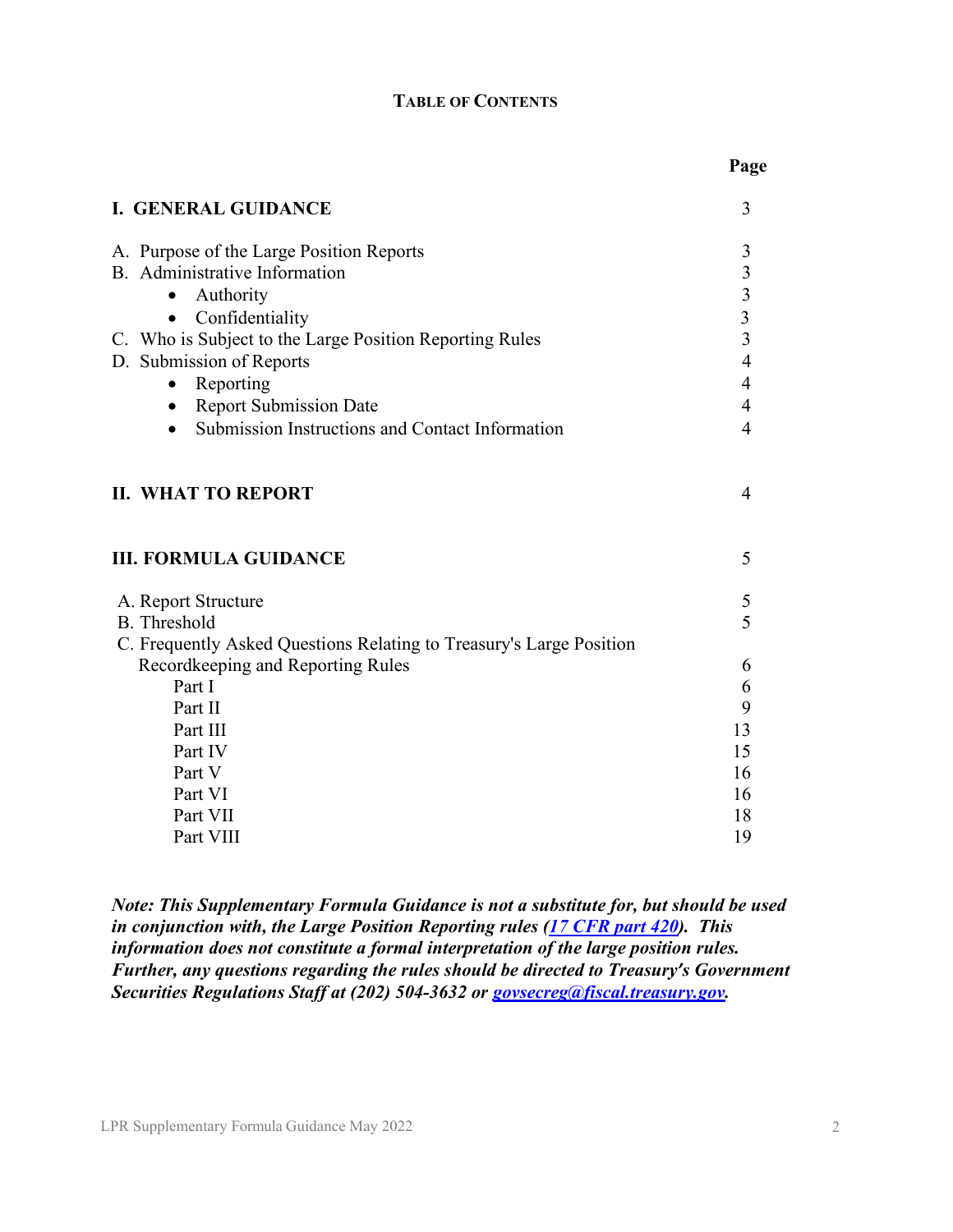#### <span id="page-2-0"></span>**I. GENERAL GUIDANCE**

#### <span id="page-2-1"></span>**A. PURPOSE OF THE LARGE POSITION REPORTS**

Large position reports (Reports) allow Treasury to monitor the impact of concentrations of positions in the Treasury securities market and otherwise assist the Securities and Exchange Commission in enforcing the Securities Exchange Act of 1934. In addition, the Reports provide Treasury with information to better understand supply and demand dynamics in Treasury securities.

So that market participants remain knowledgeable about Treasury's Large Position Reporting (LPR) rules, specifically how to calculate and report an entity's trading activity, Treasury regularly requests Reports, regardless of market conditions for a particular security.

#### <span id="page-2-2"></span>**B. ADMINISTRATIVE INFORMATION**

#### **AUTHORITY**

Treasury's LPR rules are authorized under the Government Securities Act (GSA) (15 U.S.C. 78o-5(f)). The collection of information contained in Treasury's LPR rules (17 CFR part 420) has been reviewed and approved by the Office of Management and Budget (OMB) in accordance with the Paperwork Reduction Act and assigned OMB control number 1530-0064.

#### <span id="page-2-3"></span>**CONFIDENTIALITY**

The GSA specifically provides that Treasury shall not be compelled to disclose publicly any information required to be kept or reported for large position reporting. In particular, the GSA exempts such information from disclosure under the Freedom of Information Act (15 U.S.C. 78o-5(f)(6)).

#### <span id="page-2-4"></span>**C. WHO IS SUBJECT TO THE LARGE POSITION REPORTING RULES**

Treasury's LPR rules apply to all foreign and domestic persons and entities that participate in the Treasury securities market, including, but not limited to: government securities brokers and dealers; investment companies; investment advisers; custodians, including depository institutions, that exercise investment discretion; hedge funds; pension funds; insurance companies; and foreign affiliates of U.S. entities.

Treasury requests that central banks (including U.S. Federal Reserve Banks for their own account), foreign governments, and international monetary authorities *voluntarily* submit Reports when they meet or exceed a reporting threshold. However, a broker, dealer, financial institution, or other entity that engages primarily in commercial transactions and that may be owned in whole or in part by a foreign government *must* comply with the reporting requirements.

One or more aggregating entity(ies)<sup>[1](#page-2-5)</sup> in a reporting entity,<sup>[2](#page-2-6)</sup> either separately or together, may be recognized as a separate reporting entity. A separate reporting entity must submit a report if it meets or exceeds the reporting requirement, regardless of whether the reporting entity from which it was separated meets or exceeds the reporting requirement (see [Appendix A to Part 420](https://gov.ecfr.io/cgi-bin/text-idx?SID=a47bb931479ee839714b9bb87f8a0013&mc=true&node=ap17.4.420_15.a&rgn=div9)–Separate Reporting [Entity\)](https://gov.ecfr.io/cgi-bin/text-idx?SID=a47bb931479ee839714b9bb87f8a0013&mc=true&node=ap17.4.420_15.a&rgn=div9).

<span id="page-2-5"></span><sup>&</sup>lt;sup>1</sup> An *aggregating entity* means a single entity (e.g., a parent company, affiliate, or organizational component) that is combined with other entities to form a reporting entity.

<span id="page-2-6"></span><sup>2</sup> A *reporting entity* means any corporation, partnership, person, or other entity and its affiliates.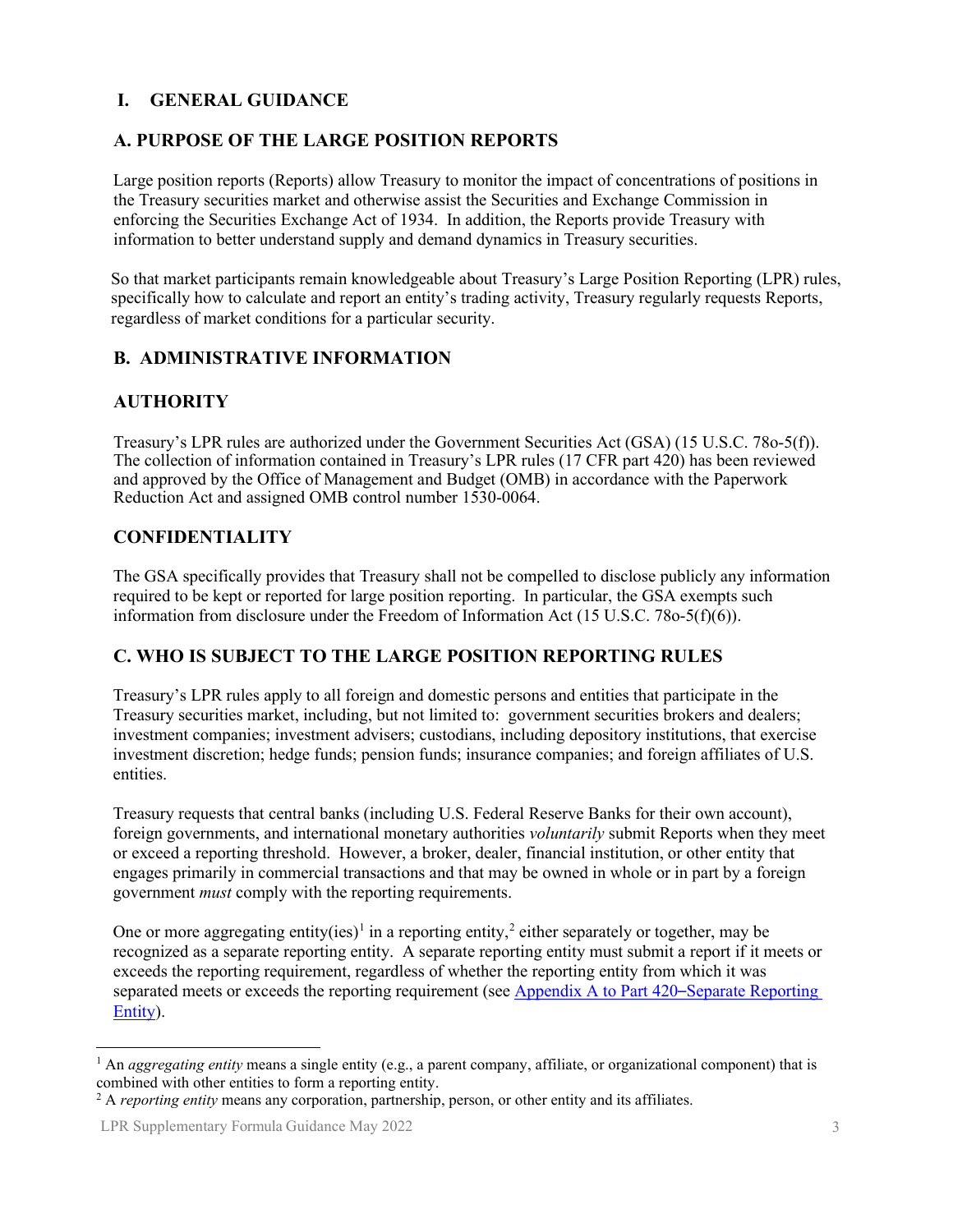# <span id="page-3-0"></span>**D. SUBMISSION OF REPORTS**

## **REPORTING**

A reporting entity must file a Report if it meets any one of eight criteria contained i[n Appendix B to Part](https://treasurydirect.gov/instit/statreg/gsareg/SampleLPRFormula.pdf) [420–Sample Large Position Report.](https://treasurydirect.gov/instit/statreg/gsareg/SampleLPRFormula.pdf) Treasury will provide notice of the large position reporting requirement by issuing a public announcement calling for Reports and subsequently publishing a notice in the *Federal Register*. Treasury will also send an email announcing the call for Reports to its LPR mailing list. Entities can subscribe to the *Notification of Calls for Large Position Reports* mailing list on the [TreasuryDirect.gov w](https://treasurydirect.gov/maillist/maillist.htm)ebsite.

Reports must be signed by one of the following officers of the designated filing entity: the chief compliance officer; chief legal officer; chief financial officer; chief operating officer; chief executive officer; or managing partner or equivalent.

#### <span id="page-3-1"></span>**REPORT SUBMISSION DATE**

Unless otherwise noted in the public announcement, Reports must be received by Treasury before noon Eastern Time on the fourth business day following issuance of Treasury's public announcement calling for Reports. The Report submission date will be noted in the public announcement. The Reports must include all required components of Parts I – VIII and administrative information.

# <span id="page-3-2"></span>**SUBMISSION INSTRUCTIONS AND CONTACT INFORMATION**

Reporting entities must submit their completed Reports to Treasury or the Federal Reserve Bank of New York using the instructions provided in the public announcement.

Questions regarding Treasury's LPR rules, or the method of submission of the Reports, should be directed to Treasury's Government Securities Regulations Staff at (202) 504-3632 or [govsecreg@fiscal.treasury.gov.](mailto:govsecreg@fiscal.treasury.gov) Additional information regarding Treasury's large position reporting rules can be found on [TreasuryDirect.gov.](https://www.treasurydirect.gov/instit/statreg/gsareg/gsareg.htm)

#### <span id="page-3-3"></span>**II. WHAT TO REPORT**

A reporting entity that controls<sup>[3](#page-3-4)</sup> an amount of the specified Treasury security that equals or exceeds the reporting requirement must compile and report the amounts of its positions in the order specified in § 420.3 of the LPR rules. When submitting their reports, reporting entities may use:

- [Treasury's LPR webform;](https://treasurydirect.gov/instit/statreg/gsareg/LPR-form.htm)
- The [sample large position report](https://treasurydirect.gov/instit/statreg/gsareg/SampleLPRFormula.pdf) in Appendix B to part 420; or
- A template of their own design; however, the Reports must contain the information specified in § 420.3 of the LPR rules.

Each component of Parts I – VIII must be reported as a positive number or zero. All reportable amounts must be reported at par in millions of dollars, including principal STRIPS (do not report interest only STRIPS). Futures, options on futures, and exchange-traded options contracts are reported as the number of contracts. Over-the-counter options contracts are reported as the notional dollar amount of contracts, regardless of option delta. Amounts are to be reported on a gross basis unless net reporting is explicitly stated, as in Part VIII. Use simple rounding for all reportable amounts (e.g., If  $X \le 5$  round to zero, if X  $\geq$  5 round to 10). Aggregating entities that are part of the same reporting entity may net receive and

<span id="page-3-4"></span><sup>&</sup>lt;sup>3</sup> *Control* means having the authority to exercise investment discretion over the purchase, sale, retention, or financing of specific Treasury securities. More than one entity may be considered to have discretion over a particular position.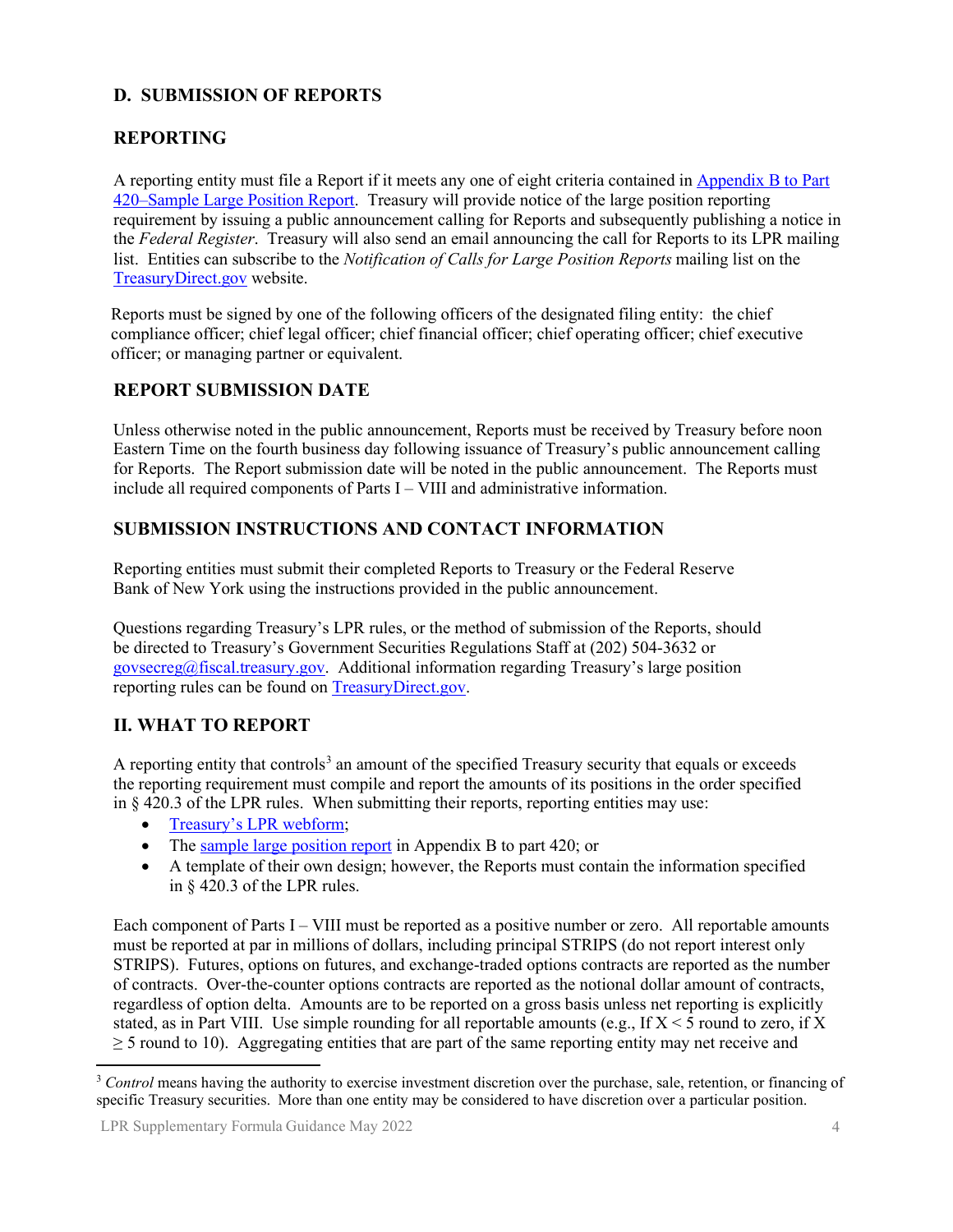deliver obligations resulting from intercompany transactions (e.g., Aggregating entities A and B are part of the same reporting entity. If aggregating entity A sells from its inventory \$X of the security on which the call is announced to aggregating entity B, the reporting entity is still long \$X of the security).

## <span id="page-4-0"></span>**III. FORMULA GUIDANCE**

## **A. REPORT STRUCTURE**

The Report is structured to identify the flow of a reporting entity's trading activity from the opening of business on the report date to the close of business on the report date. The Report is divided into eight Parts as described below:

- In Part I, report positions as of the opening of business on the report date (i.e., settled positions as of the close of business (COB) on the prior business day).
- In Parts II and III, report settlement obligations attributable to: outright purchase and sale contracts (Part II); and Delivery-versus-Payment financing transactions (Part III) negotiated prior to, or on, the report date that result in obligations that are scheduled to settle on the report date.
- In Parts IV and V, report settlement fails as of COB on the business day prior to the report date (Part IV), and settlement fails as of COB on the report date (Part V).
- In Part VI, report settled positions as of COB on the report date.
- In Part VII, report continuing financing transactions that were initiated before the report date and are not due to close (settle) until after the report date.
- In Part VIII, report futures, options on futures, and exchange-traded and over-the-counter options contracts.

# **B. THRESHOLD**

In response to a public announcement issued by Treasury requesting large position information, a reporting entity must submit a Report if it meets any one of the following criteria:

- A. If the sum of column A in lines 1 through 5 and the gross amount lent in line 21 is greater than or equal to the announced large position threshold.
- B. If the sum of column A in lines 16 through 20 and the gross amount lent in line 21 is greater than or equal to the announced large position threshold.
- C. If the sum of column A in lines 6 through 14 is greater than or equal to the announced large position threshold.
- D. If the sum of column B in lines 6 through 14 is greater than or equal to the announced large position threshold.
- E. If column A in line 15 is greater than or equal to the announced large position threshold.
- F. If column B in line 15 is greater than or equal to the announced large position threshold.
- G. If line 22(a) or line 22(b) is greater than or equal to the announced futures, options on futures and exchange-traded options contract threshold.
- H. If line 23(a) or line 23(b) is greater than or equal to the announced large position threshold.

Note: A reporting entity must specify all criteria that trigger the reporting requirement.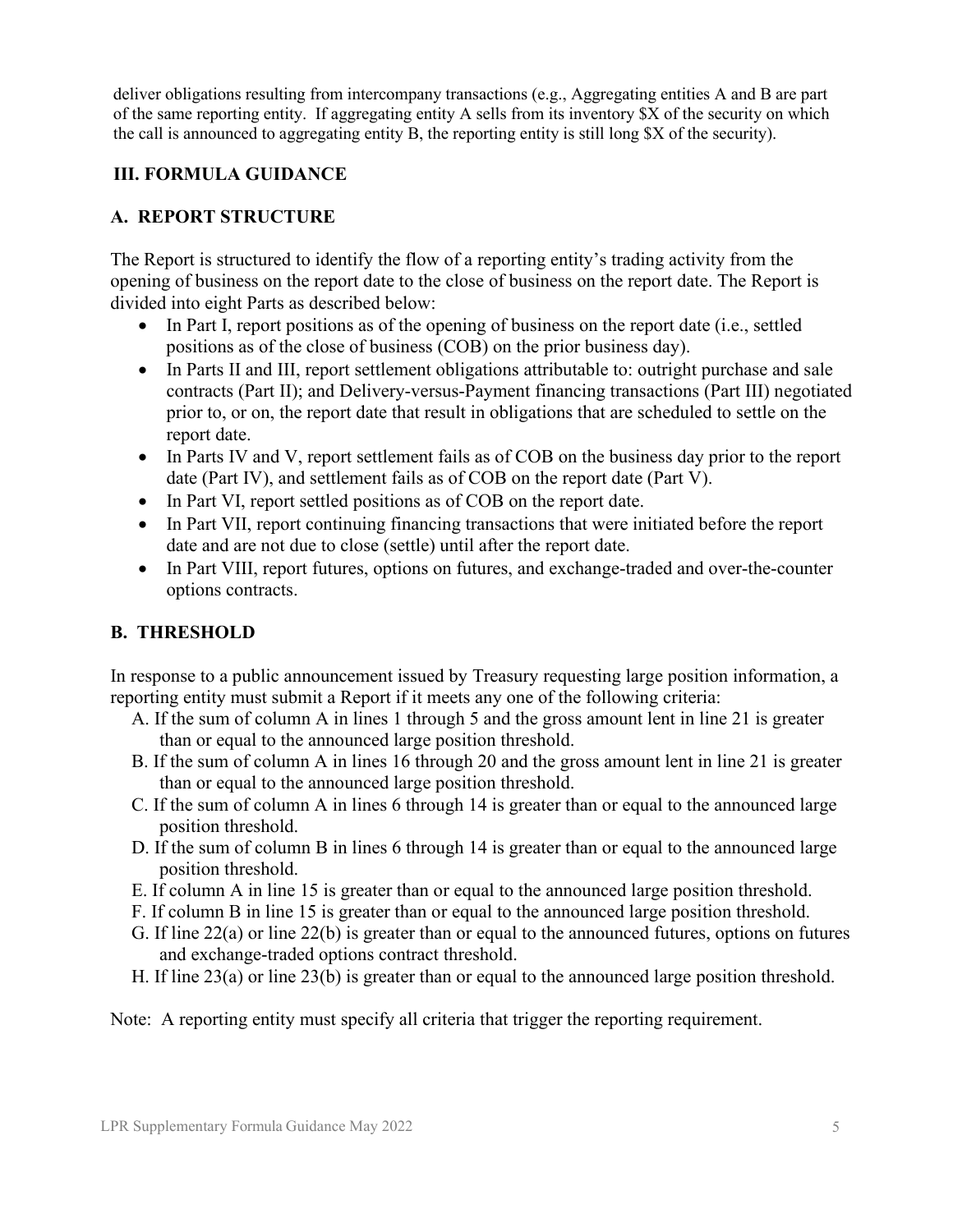## **C. FREQUENTLY ASKED QUESTIONS RELATING TO TREASURY'S LARGE POSITION RECORDKEEPING AND REPORTING RULES**

*Note: In the following examples, the reporting entity has the authority to exercise investment discretion over the purchase, sale, retention, or financing of positions described. All position amounts are reported: at par in millions as a positive number or zero, except futures, options on futures, and exchange-traded options contracts, which are reported as the number of contracts.* 

#### <span id="page-5-0"></span>**Part I. Positions in the Security Being Reported as of the Opening of Business on the Report Date**

1.0.1) What is the "report date?"

The "report date" is the date for which Treasury requires large position information to be calculated (i.e., the as-of calculation date). It is *not* the date by which reports must be submitted to Treasury. The report date and the large position threshold will be stated in the public announcement.

1.0.2) When is the opening of business on the report date?

The opening of business on the report date is equivalent to the close of business on the business day prior to the report date.

1.0.3) What positions are reported in Part I?

Report settled positions held in book-entry accounts of the reporting entity and collateral or margin *delivered* against borrowings of funds or securities in tri-party repurchase agreements or securities lending arrangements. Positions reported in Part I also include principal STRIPS derived from the security being reported.

1.0.4) Are there instances in which an entity does not report positions in Part I?

Yes. When the report date for the security on which the call is announced (e.g., 6/17/XX) is the same as the *original* issue date (i.e., the date the CUSIP was issued for the first time, also 6/17/XX), Part I is not applicable.

#### **Line 1. In book-entry accounts of the reporting entity**

1.1.1) What positions are reported on Line 1?

Report the gross quantity of the security on which the call is announced held in any account containing securities issued in book-entry form, such as a Fedwire securities account or an account at a clearing bank or other custodian.

Example – On 6/16/XX, the reporting entity is long \$400 million of the security being reported, which is held in inventory. If Treasury requests large position reports for positions in that CUSIP to be calculated as of 6/17/XX, the reporting entity would report the following: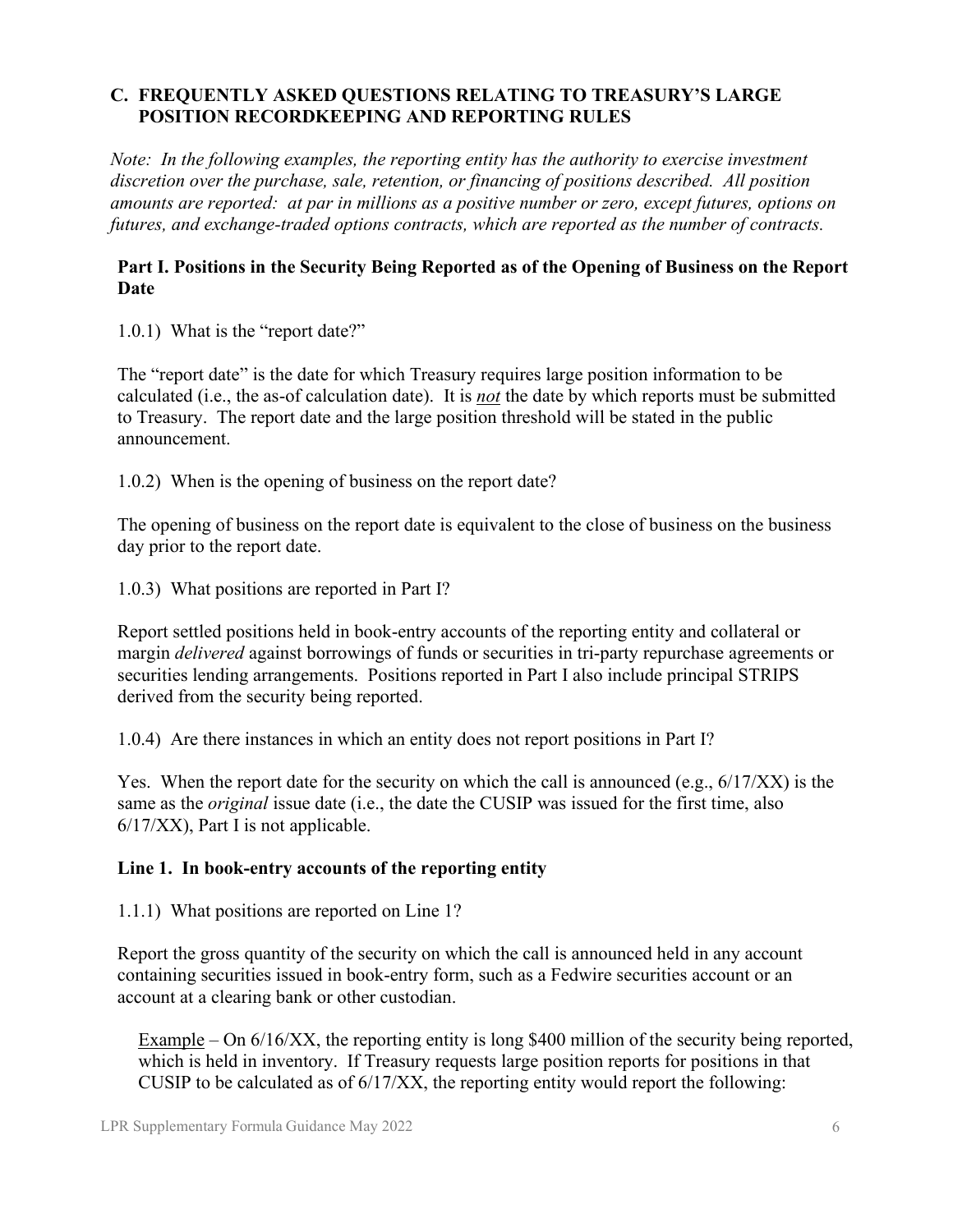| Line 1. In book-entry accounts of the reporting entity                                                                                                                                                                                                                                                                                                             | 400             |
|--------------------------------------------------------------------------------------------------------------------------------------------------------------------------------------------------------------------------------------------------------------------------------------------------------------------------------------------------------------------|-----------------|
| Example – On $6/14/XX$ , the reporting entity is awarded \$1.5 billion of the security being<br>reported in the auction. The original issue (i.e., settlement) date for the security is 6/17/XX. If<br>Treasury requests large position reports for positions in that CUSIP to be calculated as of<br>$6/17/XX$ , the reporting entity would report the following: |                 |
| Line 1. In book-entry accounts of the reporting entity                                                                                                                                                                                                                                                                                                             | Quantity<br>N/A |
| Note: The \$1.5 billion proprietary auction award is not reported on Line 1 because the<br>security will not be issued (i.e. the auction does not settle) until 6/17/XX. As of close of<br>business on $6/16/XX$ the reporting entity does not have a settled position in a book-entry<br>account.                                                                 |                 |
| 1.1.2) Are short positions reported in Part I?                                                                                                                                                                                                                                                                                                                     |                 |

No. A reporting entity cannot be short settled positions held in a book-entry account.

Example – On 6/17/XX, the reporting entity is long \$400 million of the security being reported (in inventory) and short \$500 million of the security. If Treasury requests large position reports for positions in that CUSIP to be calculated as of 6/17/XX, the reporting entity would report the following:

|                                                        | <b>Quantity</b> |
|--------------------------------------------------------|-----------------|
| Line 1. In book-entry accounts of the reporting entity | 400             |

*Note: The short position is not reported because it is not a settled position.* 

1.1.3) Are intercompany transactions reported in Part I?

No. Aggregating entities that are part of the same reporting entity may net receive and deliver obligations resulting from intercompany transactions.

Example – Aggregating entities A and B are part of the same reporting entity. On 6/16/XX, aggregating entity A sells from its inventory \$100 of the security on which the call is announced to aggregating entity B. If Treasury requests large position reports for positions in that CUSIP to be calculated as of 6/17/XX, the reporting entity would report the following:

|                                                        | <b>Quantity</b> |
|--------------------------------------------------------|-----------------|
| Line 1. In book-entry accounts of the reporting entity | 100             |

*Note: Although aggregating entity A sold securities to aggregating entity B, the reporting entity of which aggregating entities A and B are a part is still long \$100 of the CUSIP.* 

**Ouantity**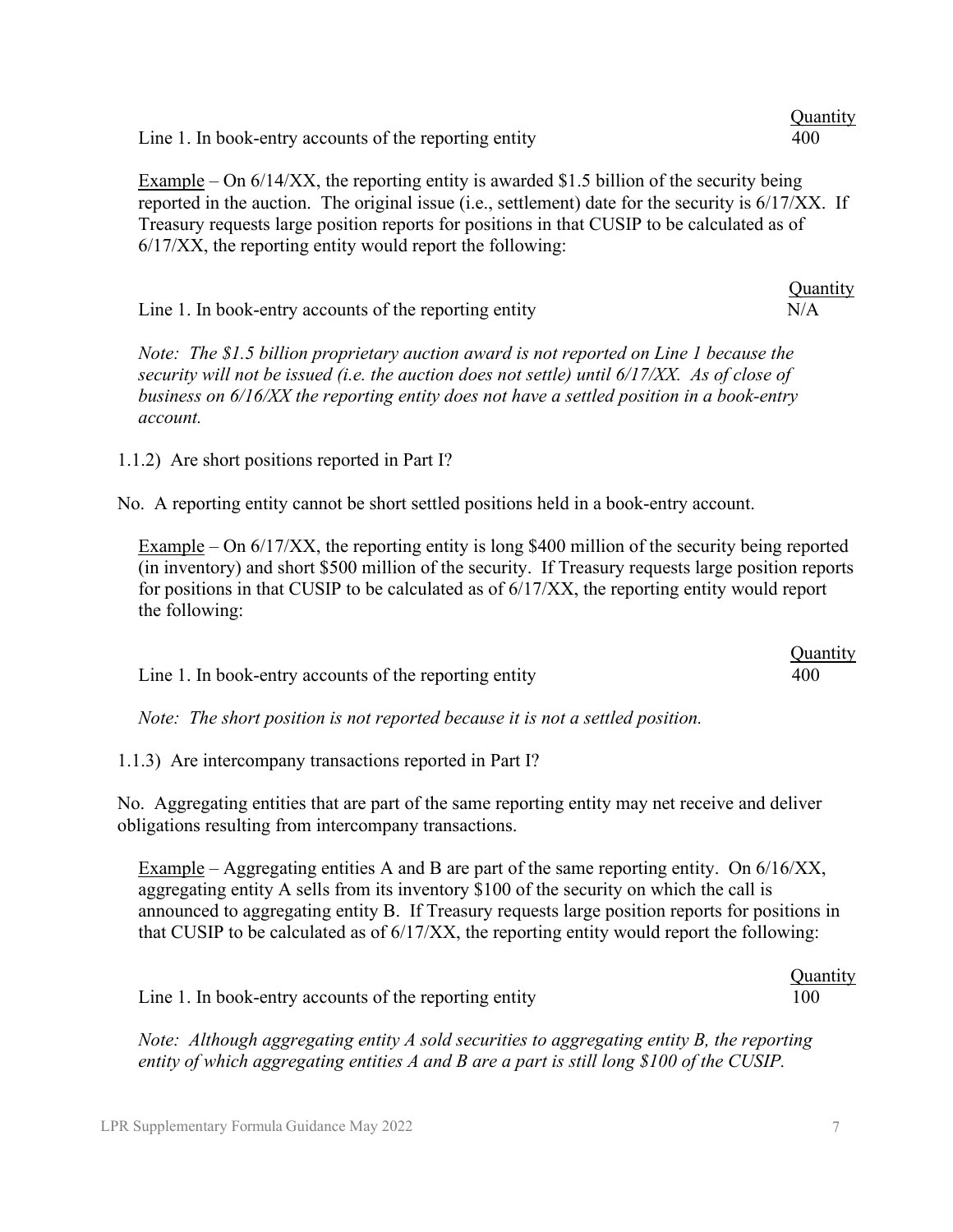#### **Line 2. As collateral against borrowings of funds on general collateral finance repurchase agreements**

1.2.1) What positions are reported on Line 2?

Report the gross amount of securities *delivered* as collateral against borrowings of funds on general collateral finance repurchase agreement transactions settled through a clearing corporation.

Example – On 6/16/XX, the reporting entity enters into an overnight, general collateral finance, tri-party repurchase agreement transaction for \$100 million of the security being reported. The opening leg of the transaction settles as scheduled on 6/16/XX. If Treasury requests large position reports for positions in that CUSIP to be calculated as of  $6/17/XX$ , the reporting entity would report the following:

**Quantity** Line 2. As collateral against borrowings of funds on general collateral finance repurchase agreements 100

#### **Line 3. As collateral against borrowings of funds on tri-party repurchase agreements**

1.3.1) What positions are reported on Line 3?

Report the gross amount of securities *delivered* as collateral against borrowings of funds on triparty repurchase agreement transactions settled outside of a clearing corporation.

Example – On 6/16/XX, the reporting entity enters into a tri-party repurchase agreement transaction for \$700 million of the security being reported. The opening leg of the transaction settles as scheduled on 6/16/XX. If Treasury requests large position reports for positions in that CUSIP to be calculated as of 6/17/XX, the reporting entity would report the following:

#### **Quantity**

Line 3. As collateral against borrowings of funds on tri-party repurchase agreements 700

1.3.2) Where are delivery-versus-payment (bilateral) financing contracts reported?

Delivery-versus-payment financing contracts negotiated prior to or on the report date are reported in Part III. Continuing delivery-versus-payment financing contracts are reported in Part VII.

#### **Line 4. As collateral or margin to secure other contractual obligations of the reporting entity**

1.4.1) What positions are reported on Line 4?

Report the gross amount of securities *delivered* as collateral or margin to secure other contractual obligations of the reporting entity.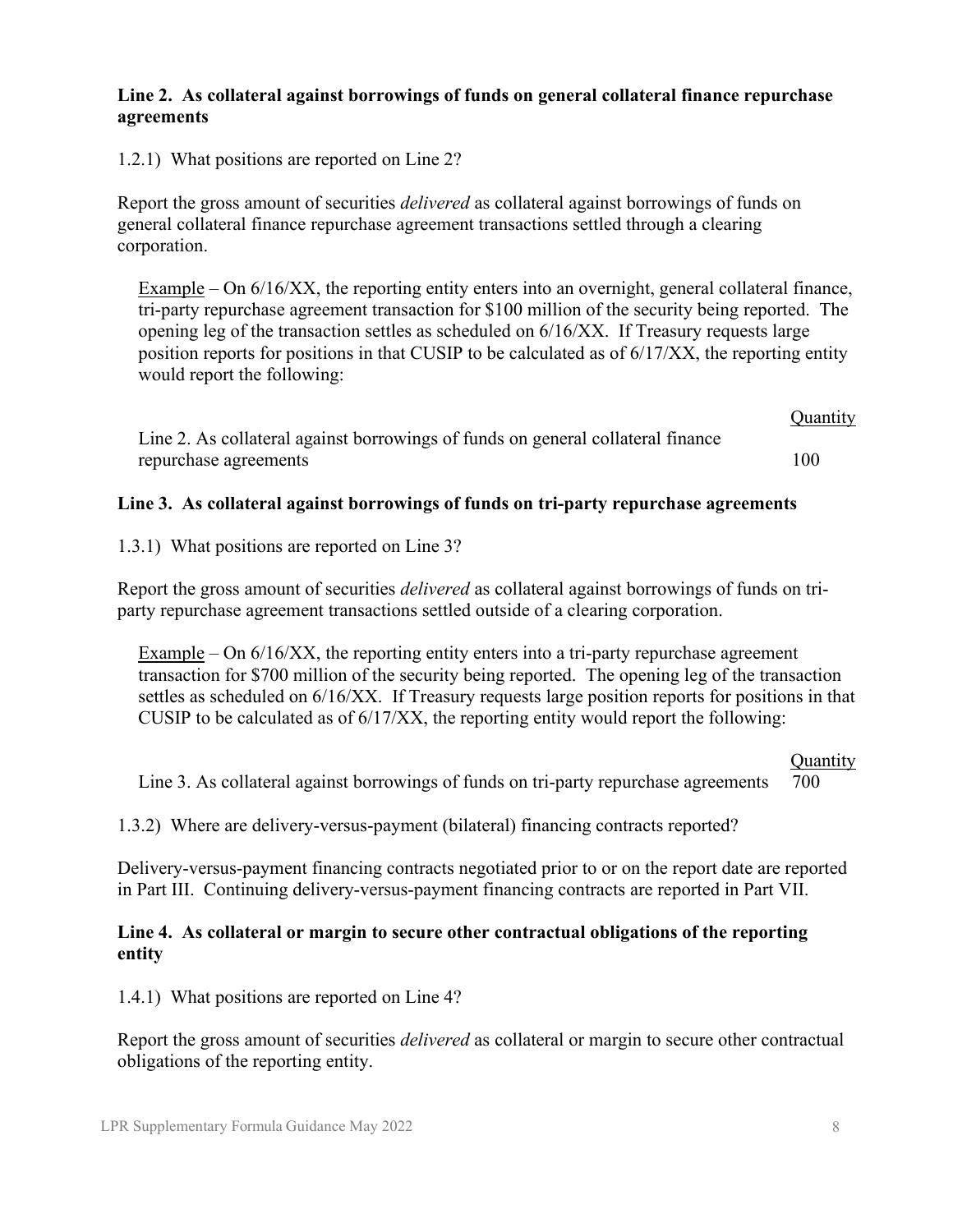Example – On 6/10/XX, a reporting entity delivers \$200 million of the security being reported as collateral for a term, tri-party securities lending transaction. The closing leg of the securities lending transaction is scheduled to settle on 6/17/XX. If Treasury requests large position reports for positions in that CUSIP to be calculated as of 6/17/XX, the reporting entity would report the following:

|                                                                                | <b>Quantity</b> |
|--------------------------------------------------------------------------------|-----------------|
| Line 4. As collateral or margin to secure other contractual obligations of the |                 |
| reporting entity                                                               | 200             |

#### **Line 5. Otherwise available to the reporting entity**

1.5.1) What positions are reported on Line 5?

Report any positions that are not explicitly referenced on Lines 1-4, excluding delivery-versuspayment financing contracts, which are reported in Part III or Part VII.

Example – On 6/10/XX, a reporting entity delivers \$400 million of the security being reported as part of an open "bonds borrowed vs bonds pledged" transaction. If Treasury requests large position reports for positions in that CUSIP to be calculated as of 6/17/XX, the reporting entity would report the following:

|                                                     | Quantity |
|-----------------------------------------------------|----------|
| Line 5. Otherwise available to the reporting entity | 400      |

*Note: If the bonds borrowed vs bonds pledged transaction remains open on 6/17/XX, the reporting entity would also report the position in Part VI on Line 20.* 

#### <span id="page-8-0"></span>**Part II. Settlement Obligations Attributable to Outright Purchase and Sale Contracts Negotiated Prior to or on the Report Date (excluding settlement fails)**

2.0.1) What is a "settlement obligation?"

A settlement obligation on a purchase is an obligation to receive and pay for a security. A settlement obligation on a sale is an obligation to deliver a security against payment.

2.0.2) What is meant by "(excluding settlement fails)" in the header to Part II?

A reporting entity should not report in Part II any settlement obligations attributable to outright purchase or sale contracts that were scheduled to settle on days prior to the report date and remain unsettled as of close of business on the report date. Settlement fails from days prior to the report date are reported in Part IV.

2.0.3) Are outright purchase or sale contracts that are scheduled to settle *on* the report date but fail to settle by close of business on the report date (i.e., failures-to-deliver and failures-to-receive) reported in Part II?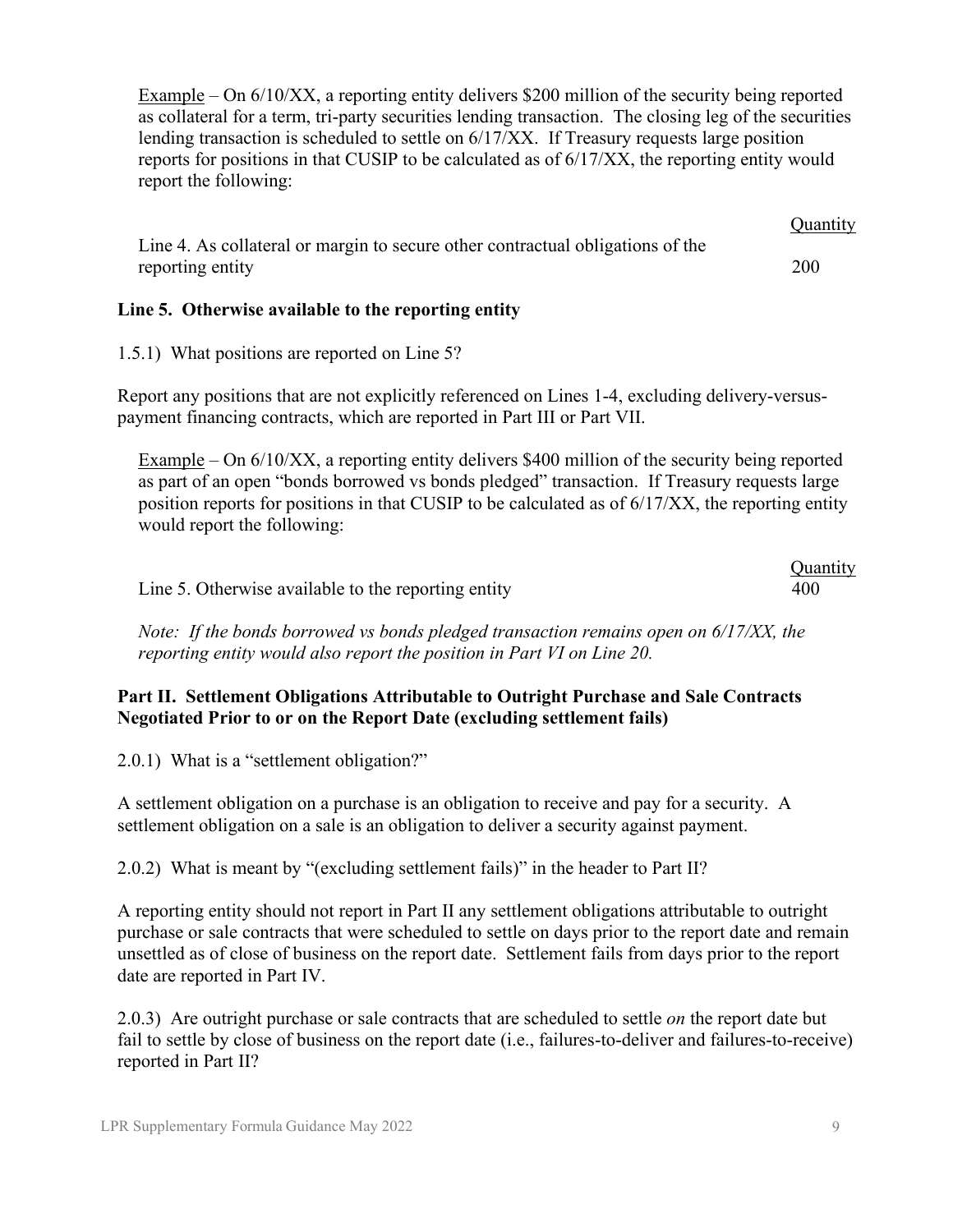Yes. Part II includes any settlement obligations attributable to outright purchase or sale contracts that were *scheduled* to settle on the report date. If an outright purchase or sale contract fails to settle as scheduled on the report date, it is also reported in Part V.

#### **Line 6. Obligations to receive or deliver, on the report date, the security being reported attributable to contracts for cash settlement (T+0)**

2.6.1) What positions are reported on Line 6?

Report outright purchase and sale contracts negotiated on the report date for settlement on the report date.

Example – On 6/17/XX, a reporting entity enters into two transactions involving the same CUSIP. It purchases \$500 million and sells \$700 million of the security being reported for same day settlement on  $6/17/XX$ . The \$500 million purchase settles as scheduled on  $6/17/XX$ ; however, the \$700 million sale fails to settle on 6/17/XX. If Treasury requests large position reports for positions in that CUSIP to be calculated as of 6/17/XX, the reporting entity would report the following:

|                                                                       | <b>OTR</b> | <b>OTD</b> |
|-----------------------------------------------------------------------|------------|------------|
| Line 6. Obligations to receive or deliver, on the report date, the    |            |            |
| security being reported attributable to contracts for cash settlement |            |            |
| $(T+0)$                                                               | 500        | 700        |

2.6.2) In the example above, why is the \$700 million sale transaction, which failed to settle, on 6/17/XX, reported on Line 6?

The \$700 million sale transaction is reported on Line 6 because it is a settlement obligation of the reporting entity attributable to an outright sale contract (i.e., the transaction was *scheduled* to settle on the report date (6/17/XX)).

2.6.3) Would the \$700 million fail-to-deliver be reflected elsewhere in the report?

The \$700 million sale transaction is also reported as a fail-to-deliver on Line 15, which is where settlement fails as of close of business on the report date are reported*.* 

# **Line 7. Obligations to receive or deliver, on the report date, the security being reported attributable to contracts for regular settlement (T+1)**

2.7.1) What positions are reported on Line 7?

Report the gross amount of outright purchase and sale contracts negotiated on the day prior to the report date for settlement on the report date.

Example – On 6/16/XX, the reporting entity enters into two transactions involving the CUSIP. It purchases \$1.2 billion and sells \$500 million of the security being reported with next-day settlement. If Treasury requests large position reports for positions in that CUSIP to be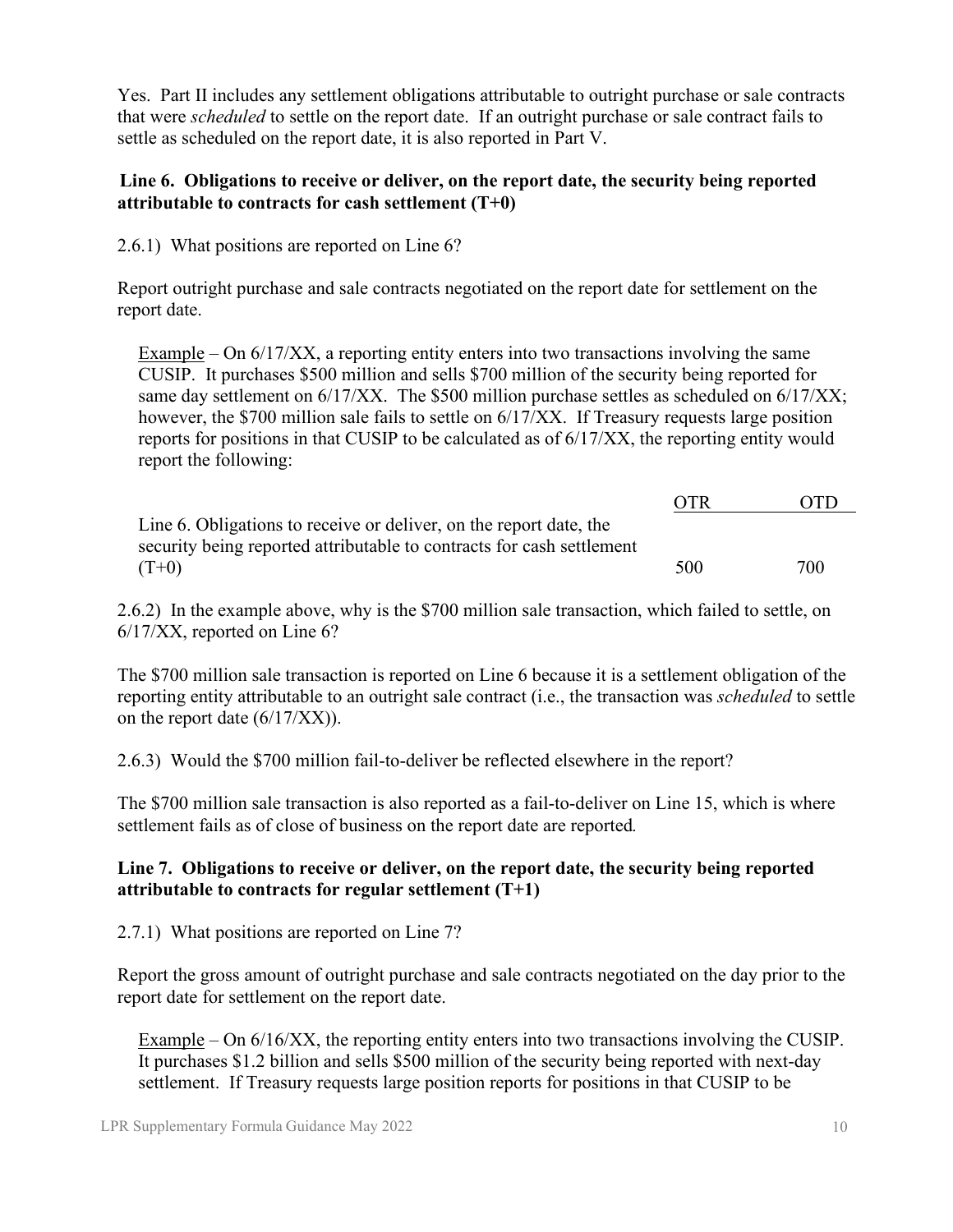calculated as of 6/17/XX, the reporting entity would report the following:

|                                                                    | <b>OTR</b> | OTD |
|--------------------------------------------------------------------|------------|-----|
| Line 7. Obligations to receive or deliver, on the report date, the |            |     |
| security being reported attributable to contracts for regular      |            |     |
| settlement $(T+1)$                                                 | 1.200      | 500 |

**Line 8. Obligations to receive or deliver, on the report date, the security being reported attributable to contracts, including when-issued contracts, for forward settlement (T+n, n>1)**

2.8.1) What positions are reported on Line 8?

Report outright purchase and sale contracts negotiated more than one business day prior to the report date for settlement on the report date. A reporting entity's auction award should not be included on Line 8. Report auction awards on Line 9, if applicable.

Example – On 6/10/XX, the reporting entity enters into a forward settling transaction to sell \$400 million of the security being reported for settlement on  $6/17/XX$ . If Treasury requests large position reports for positions in that CUSIP to be calculated as of 6/17/XX, the reporting entity would report the following:

|                                                                    | <b>OTR</b> | <b>OTD</b> |
|--------------------------------------------------------------------|------------|------------|
| Line 8. Obligations to receive or deliver, on the report date, the |            |            |
| security being reported attributable to contracts, including       |            |            |
| when-issued contracts, for forward settlement $(T+n, n>1)$         |            | 400        |

#### **Line 9. Obligations to receive, on the report date, the security being reported attributable to Treasury auction awards**

2.9.1) What positions are reported on Line 9?

An entity should report, on a gross basis, Treasury auction awards for which it has control (i.e., investment discretion).

2.9.2) Does the amount reported on Line 9 include the reporting entity's awards for bids submitted on behalf of its customers?

No. Do not report customer auction awards for which the reporting entity does *not* have control (i.e., investment discretion).

Example – On 6/10/XX, the reporting entity is awarded \$1.5 billion of the security being reported in the auction. The reporting entity submitted customer bids totaling \$700 million which were also awarded (to its customers) in the auction. If Treasury requests large position reports for positions in that CUSIP to be calculated as of 6/17/XX, and that date is also the issue (i.e., settlement) date for the security, the reporting entity would report the following: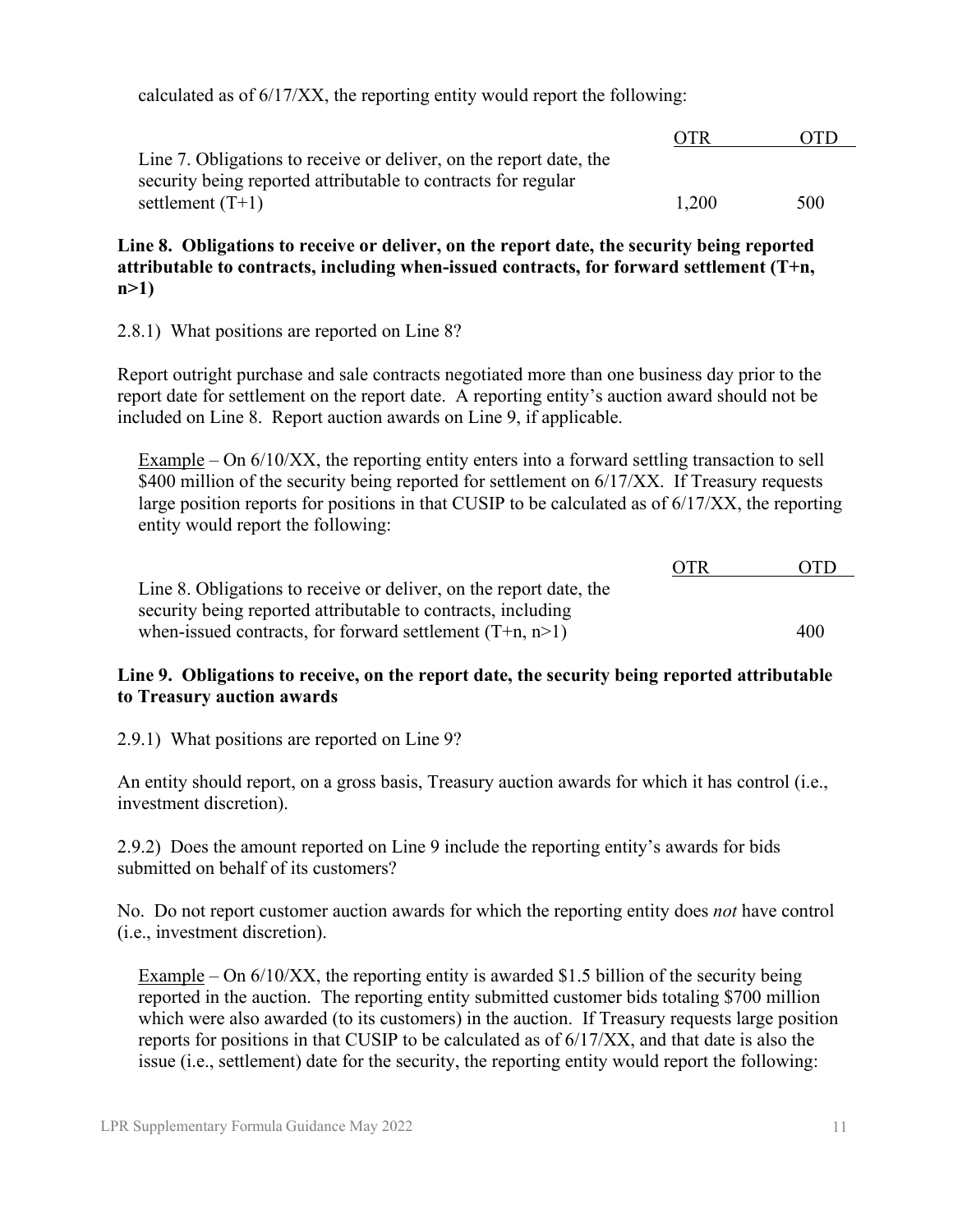|                                                                        | OTR.  | OTD. |
|------------------------------------------------------------------------|-------|------|
| Line 9. Obligations to receive, on the report date, the security being |       |      |
| reported attributable to Treasury auction awards                       | 1.500 |      |

2.9.3) Should a reporting entity's proprietary auction award be netted with other transactions scheduled to settle on the same day?

No. On Line 9 the reporting entity only reports its gross proprietary auction award in the CUSIP. This amount should not be netted with any other transactions in the CUSIP.

Example – On  $6/10/XX$ , the reporting entity is awarded \$1.5 billion of the security being reported in the auction for its proprietary account. The reporting entity is also net short \$2 billion in the when-issued market. The reporting entity has a net settlement obligation to deliver \$500 million of the security to its clearing corporation on the issue date. If Treasury requests large position reports for positions in that CUSIP to be calculated as of 6/17/XX, and that date is also the issue (i.e., settlement) date for the security, the reporting entity would report the following:

|                                                                        | $\cup$ in | . |
|------------------------------------------------------------------------|-----------|---|
| Line 9. Obligations to receive, on the report date, the security being |           |   |
| reported attributable to Treasury auction awards                       | 1,500     |   |

2.9.4) Are there instances in which an entity would not report positions on Line 9?

Yes. An entity would not report a position on Line 9 if the report date (i.e., the date as of which positions are calculated) is any day other than the issue date for the security on which a call is announced. This applies in the case of an original issue (i.e., the CUSIP is issued for the first time) and a reopening (i.e., the auction of an additional amount of the CUSIP) of a Treasury security.

Example – On 6/10/XX, the reporting entity is awarded \$1.5 billion of the security being reported in the auction for its proprietary account. The issue (i.e., settlement) date for the security is  $6/16/XX$ . If Treasury requests large position reports for positions in that CUSIP to be calculated as of 6/17/XX, the reporting entity would report the following:

|                                                                        | <b>OTR</b> | - OTD |
|------------------------------------------------------------------------|------------|-------|
| Line 9. Obligations to receive, on the report date, the security being |            |       |
| reported attributable to Treasury auction awards                       | N/A        | N/A   |

#### **Line 10. Obligations to receive or deliver, on the report date, principal STRIPS derived from the security being reported attributable to contracts for cash settlement, regular settlement, when-issued settlement, and forward settlement**

Example – On 6/13/XX, the reporting entity enters into two transactions involving the CUSIP. The reporting entity purchases \$200 million and sells \$250 million of principal STRIPS derived from the security being reported for settlement on 6/17/XX. If Treasury requests large position reports for positions in that CUSIP to be calculated as of 6/17/XX, the reporting entity would report the following:

OTR OTD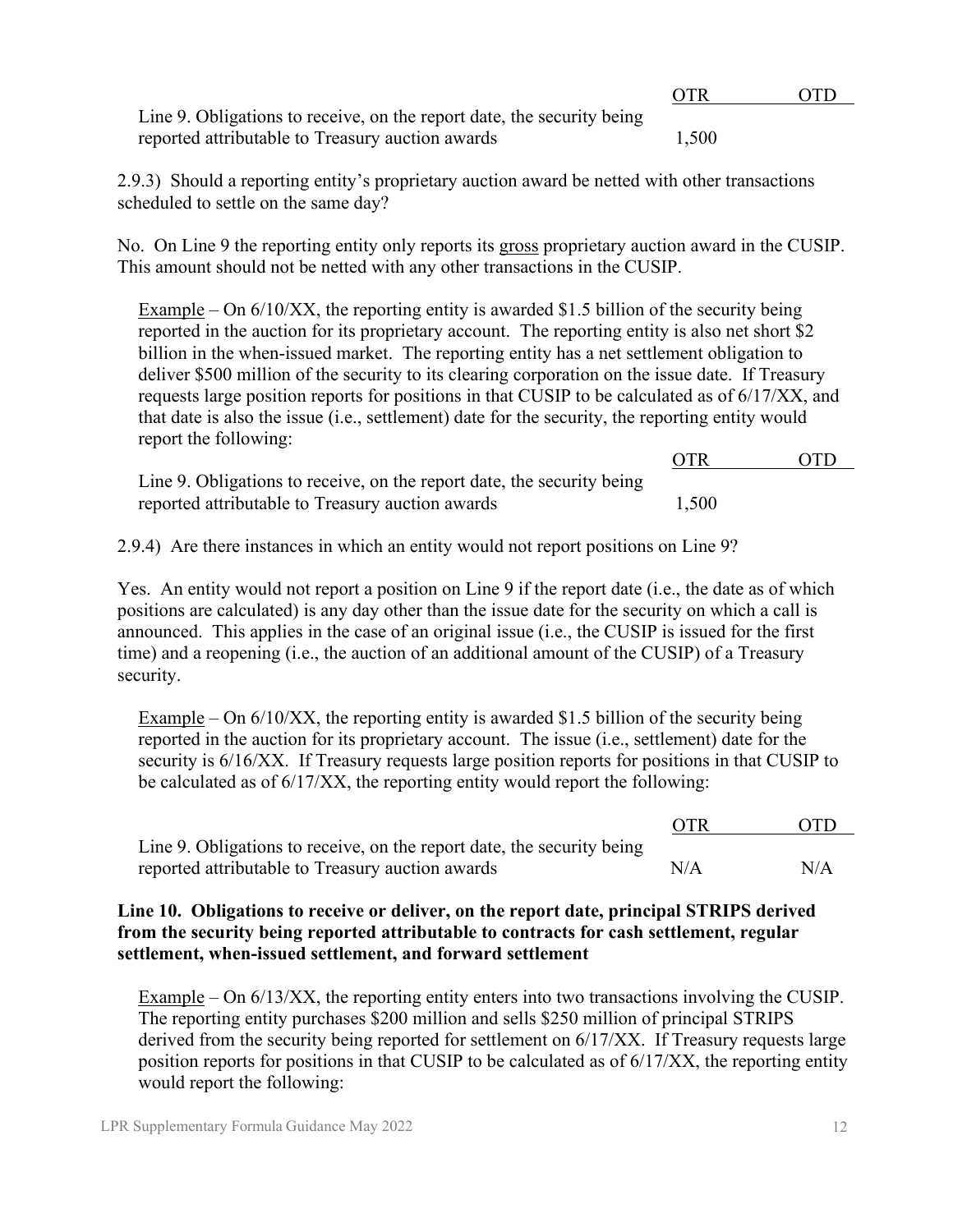|                                                                    | OTR. | ,,,, |
|--------------------------------------------------------------------|------|------|
| Line 10. Obligations to receive or deliver, on the report date,    |      |      |
| principal STRIPS derived from the security being reported          |      |      |
| attributable to contracts for cash settlement, regular settlement, |      |      |
| when-issued settlement, and forward settlement                     | 200  | 250  |

#### **Part III. Settlement Obligations Attributable to Delivery-versus-Payment Financing Contracts (including repurchase agreements and securities lending agreements) Negotiated Prior to or on the Report Date (excluding settlement fails)**

3.0.1) What positions are reported in Part III?

Report delivery-versus-payment (i.e., bilateral) financing transactions that have a start leg or a close leg that is scheduled to settle on the report date.

3.0.2) What positions are not reported in Part III?

Do not include in Part III any settlement obligations attributable to delivery-versus-payment financing contracts that failed to settle on days prior to the report date. Settlement fails are reported in Part IV.

 $Example - On 6/16/XX$ , the reporting entity enters into an overnight, delivery-versus-payment reverse repurchase agreement transaction for \$600 million of the security being reported. The opening leg of the transaction fails to settle as scheduled on 6/16/XX.

If Treasury requests large position reports for positions in that CUSIP to be calculated as of 6/17/XX, the reporting entity would not report the \$600 million delivery-versus-payment reverse repurchase agreement on line 11. It would instead report the \$600 million deliveryversus-payment reverse repurchase agreement transaction on Line 14 as a fail-to-receive arising out of settlement fails on days prior to the report date.

#### **Line 11. Obligations to receive or deliver, on the report date, the security being reported, and principal STRIPS derived from the security being reported, attributable to overnight agreements**

3.11.1) What positions are reported on Line 11?

Report overnight delivery-versus-payment financing contracts that are scheduled to open or close on the report date.

Example – On 6/16/XX, the reporting entity enters into an overnight, delivery-versus-payment, reverse repurchase agreement transaction for \$400 million of the security being reported. The opening leg of the transaction settles as scheduled on 6/16/XX. If Treasury requests large position reports for positions in that CUSIP to be calculated as of 6/17/XX, the reporting entity would report the following: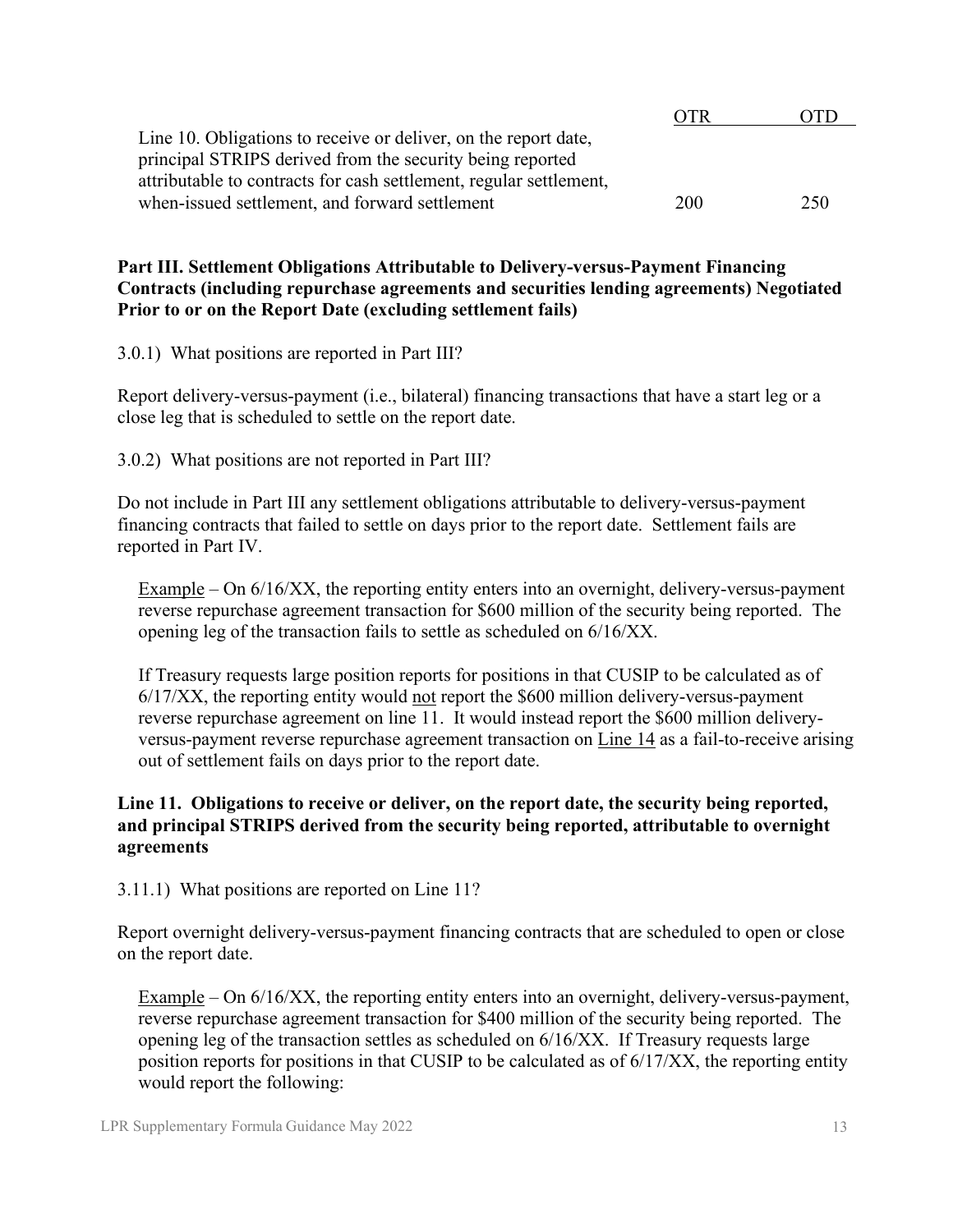|                                                                     | OTR | OTD |
|---------------------------------------------------------------------|-----|-----|
| Line 11. Obligations to receive or deliver, on the report date, the |     |     |
| security being reported, and principal STRIPS derived from the      |     |     |
| security being reported, attributable to overnight agreements       |     | 400 |

**Line 12. Obligations to receive or deliver, on the report date, the security being reported, and principal STRIPS derived from the security being reported, attributable to term agreements due to open on, or due to close on, the report date**

3.12.1) What positions are reported on Line 12?

Report term delivery-versus-payment financing contracts that are scheduled to open or close on the report date.

 $Example - On 6/17/XX$ , the reporting entity enters into a term, delivery-versus-payment, reverse repurchase agreement transaction for \$100 million of the security being reported. If Treasury requests large position reports for positions in that CUSIP to be calculated as of 6/17/XX, the reporting entity would report the following:

|                                                                      | <b>OTR</b> | OTD. |
|----------------------------------------------------------------------|------------|------|
| Line 12. Obligations to receive or deliver, on the report date, the  |            |      |
| security being reported, and principal STRIPS derived from the       |            |      |
| security being reported, attributable to term agreements due to open |            |      |
| on, or due to close on, the report date                              | 100        |      |

#### **Line 13. Obligations to receive or deliver, on the report date, the security being reported, and principal STRIPS derived from the security being reported, attributable to open agreements due to open on, or due to close on, the report date**

3.13.1) What positions are reported on Line 13?

Report open delivery-versus-payment financing contracts that are scheduled to open or close on the report date.

 $Example - On 6/17/XX$ , the reporting entity enters into an open, delivery-versus-payment, repurchase agreement transaction for \$300 million of the security being reported. The opening leg of the repurchase agreement transaction is scheduled to settle on 6/17/XX. If Treasury requests large position reports for positions in that CUSIP to be calculated as of 6/17/XX, the reporting entity would report the following:

|                                                                     | OTR | 011) |
|---------------------------------------------------------------------|-----|------|
| Line 13. Obligations to receive or deliver, on the report date, the |     |      |
| security being reported, and principal STRIPS derived from the      |     |      |
| security being reported, attributable to open agreements due to     |     |      |
| open on, or due to close on, the report date                        |     | 300  |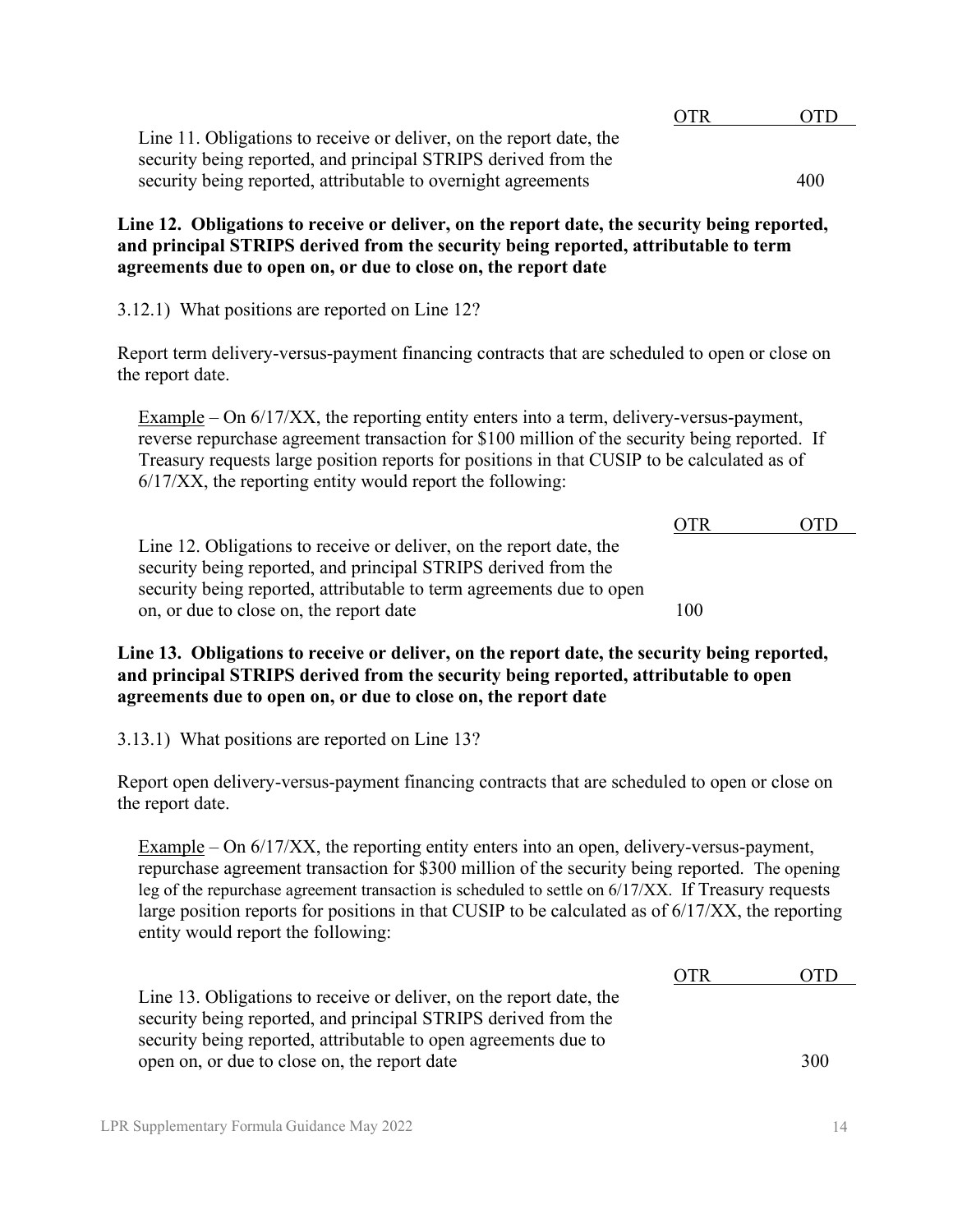#### <span id="page-14-0"></span>**Part IV. Settlement Fails from Days Prior to the Report Date (Legacy Obligations)**

#### **Line 14. Obligations to receive or deliver, on the report date, the security being reported, and principal STRIPS derived from the security being reported, arising out of settlement fails on days prior to the report date**

4.14.1) What are settlement fails?

A settlement fail occurs when either the seller does not deliver the security as agreed or the buyer does not deliver funds (and therefore does not receive the security) as agreed, whether related to an outright purchase or sale contract, a repurchase agreement transaction, a securities lending agreement, or another transaction.

4.14.2) Are only settlement fails that occur on the business day prior to the report date included?

No. Report, on a cumulative basis, all transactions that remained unsettled as of close of business on the day prior to the report date. Include transactions from prior days that remain unsettled as of close of business on the day prior to the report date.

4.14.3) Do cash market settlement fails need to be distinguished from fail financing transactions?

No. Do not differentiate between cash market fails and fail financing transactions.

4.14.4) Should the positions reported include accrued interest?

No. Report only the par amount of the failed transaction (without accrued interest).

4.14.5) Are there instances in which an entity does not report positions in Part IV?

Yes. When the report date for the security on which the call is announced (6/17/XX) is the same as the *original* issue date (i.e., the date the CUSIP is issued for the first time, also 6/17/XX), Part IV is not applicable.

Example – As of close of business on 6/16/XX, the reporting entity has fails-to-receive of \$300 million and fails-to-deliver of \$400 million in the Treasury security. If Treasury requests large position reports for positions in that CUSIP to be calculated as of 6/17/XX, the reporting entity would report the following:

|                                                                        | .)TR |     |
|------------------------------------------------------------------------|------|-----|
| Line 14. Obligations to receive or deliver, on the report date, the    |      |     |
| security being reported, and principal STRIPS derived from the         |      |     |
| security being reported, arising out of settlement fails on days prior |      |     |
| to the report date                                                     | 300  | 400 |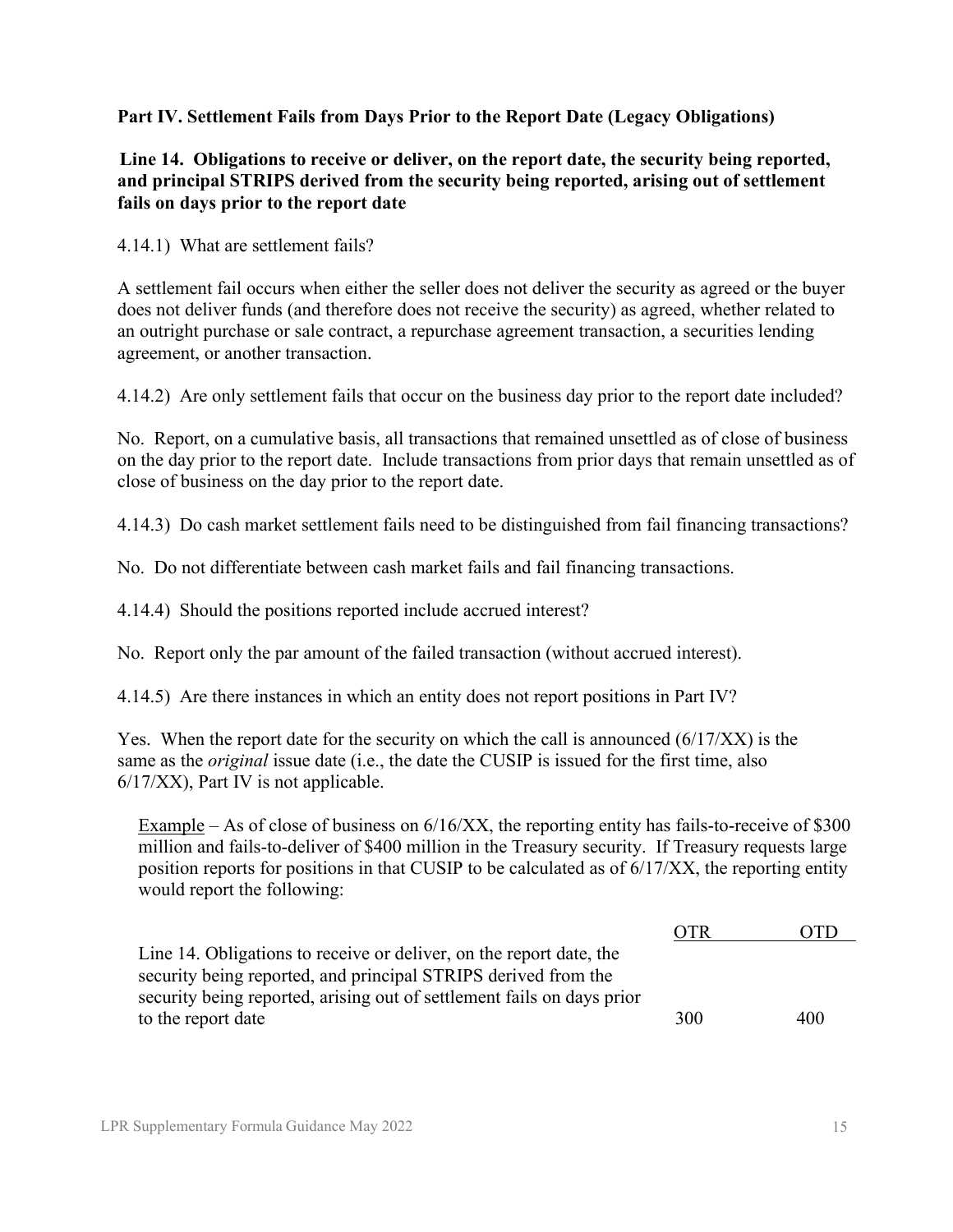<span id="page-15-0"></span>**Part V. Settlement Fails as of the Close of Business on the Report Date**

#### **Line 15. Obligations to receive or deliver, on the business day following the report date, the security being reported, and principal STRIPS derived from the security being reported, arising out of settlement fails on the report date**

5.15.1) Are only settlement fails that occur on the report date included?

No. Report, on a cumulative basis, all transactions that remained unsettled as of close of business on the report date. Include settlement fails from days prior to the report date that remain unsettled as of close of business on the report date.

Example – As of close of business on 6/16/XX, the reporting entity has fails-to-receive of \$300 million and fails-to-deliver of \$400 million. These fails remain unsettled (i.e., open) as of close of business on  $6/17/XX$ . As of close of business on  $6/17/XX$ , the reporting entity has an additional \$250 million fails-to-receive and \$150 million fails-to-deliver in the Treasury security. If Treasury requests large position reports for positions in that CUSIP to be calculated as of 6/17/XX, the reporting entity would report the following:

|                                                                       | OTR |     |
|-----------------------------------------------------------------------|-----|-----|
| Line 15. Obligations to receive or deliver, on the business day       |     |     |
| following the report date, the security being reported, and principal |     |     |
| STRIPS derived from the security being reported, arising out of       |     |     |
| settlement fails on the report date                                   | 550 | 550 |

# <span id="page-15-1"></span>**Part VI. Positions in the Security Being Reported as of the Close of Business on the Report Date**

6.0.1) What positions are reported in Part VI?

Report settled positions held in book-entry accounts of the reporting entity and collateral or margin *delivered* against borrowings of funds or securities in tri-party arrangements. Positions reported in Part VI should include principal STRIPS derived from the security being reported.

# **Line 16. In book-entry accounts of the reporting entity**

6.16.1) What positions are reported on Line 16?

Report the gross quantity of the security on which the call is announced held in any securities account containing securities issued in book-entry form, such as a Fedwire securities account or an account at a clearing bank or other custodian.

# **Line 17. As collateral against borrowings of funds on general collateral finance repurchase agreements**

# 6.17.1 What positions are reported on Line 17?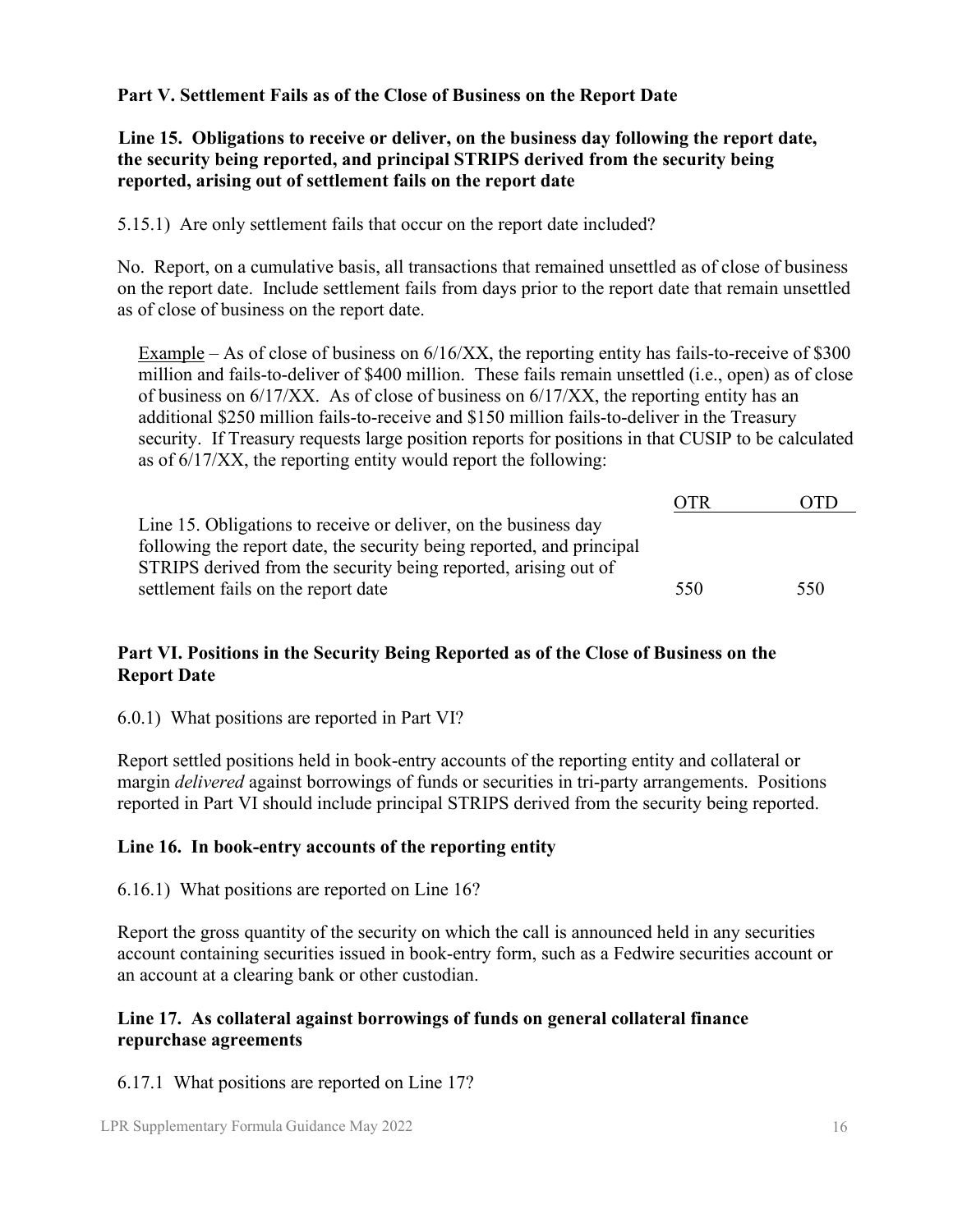Report the gross amount of securities *delivered* as collateral against borrowings of funds on general collateral finance repurchase agreement transactions settled at a clearing corporation.

Example – On  $6/17/XX$ , the reporting entity enters into an overnight, tri-party, GCF repurchase agreement for \$700 million of the security being reported. The opening leg of the repurchase agreement settles as scheduled on 6/17/XX. If Treasury requests large position reports for positions in that CUSIP to be calculated as of 6/17/XX, the reporting entity would report the following:

**Quantity** Line 17. As collateral against borrowings of funds on general collateral finance repurchase agreements 700

#### **Line 18. As collateral against borrowings of funds on tri-party repurchase agreements**

6.18.1) What positions are reported on Line 18?

Report the gross amount of securities *delivered* as collateral against borrowings of funds in triparty arrangements settled outside of a clearing corporation.

6.18.2) Where are delivery-versus-payment financing transactions reported?

Report delivery-versus-payment financing contracts negotiated prior to or on the report date in Part III. Continuing delivery-versus-payment financing contacts are reported in Part VII.

Example – On 6/17/XX, the reporting entity enters into a term, tri-party repurchase agreement for \$100 million of the security being reported. The opening leg of the repurchase agreement settles as scheduled on 6/17/XX. If Treasury requests large position reports for positions in that CUSIP to be calculated as of 6/17/XX, the reporting entity would report the following:

#### **Quantity**

Line 18. As collateral against borrowings of funds on tri-party repurchase agreements 100

#### **Line 19. As collateral or margin to secure other contractual obligations of the reporting entity**

6.19.1) What positions are reported on Line 19?

Report the gross amount of securities *delivered* as collateral or margin.

Example – On 6/17/XX, the reporting entity enters into a term, tri-party, securities lending transaction for \$500 million of the security being reported. The opening leg of the tri-party securities lending transaction settles as scheduled on 6/17/XX. If Treasury requests large position reports for positions in that CUSIP to be calculated as of 6/17/XX, the reporting entity would report the following: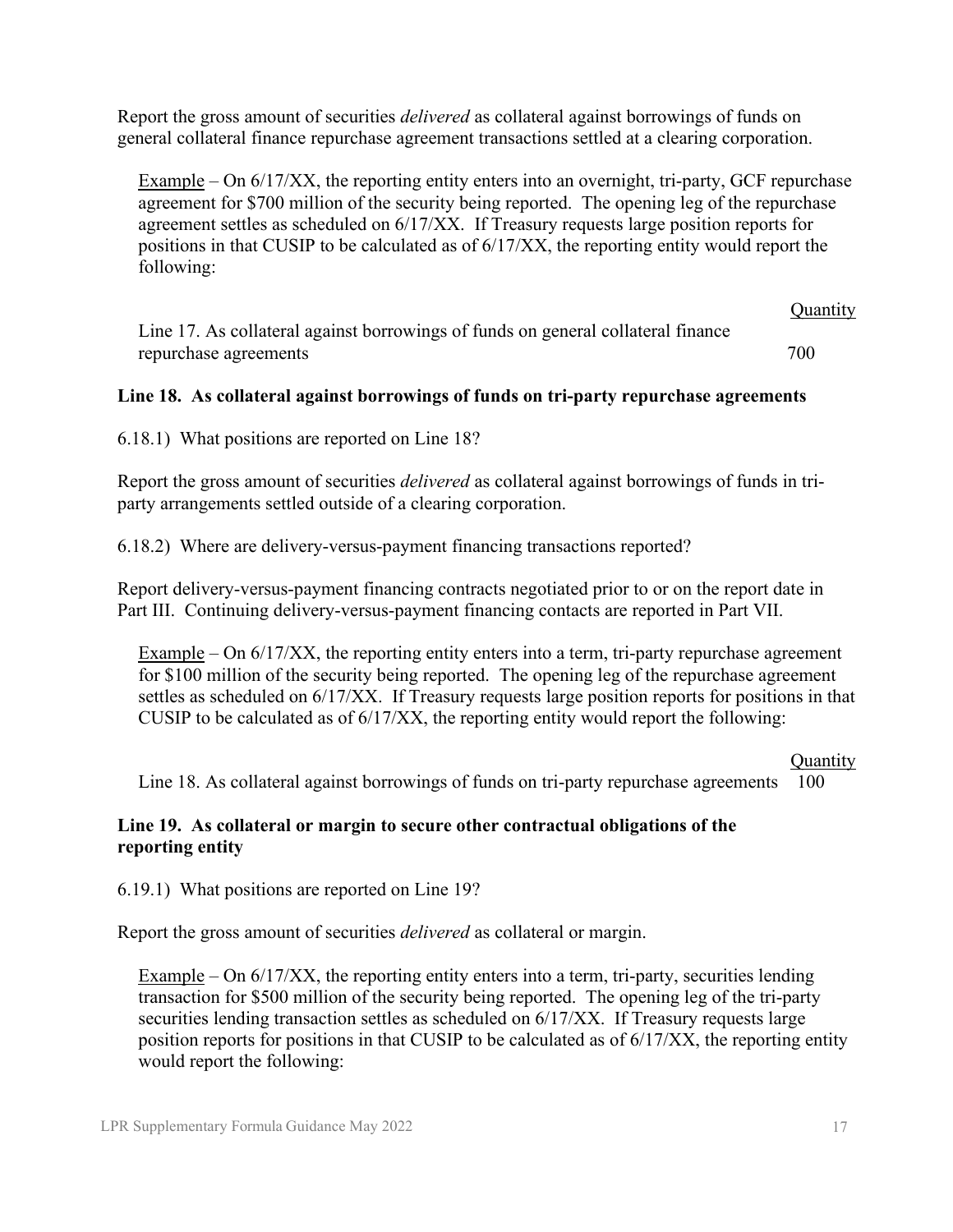**Quantity** Line 19. As collateral or margin to secure other contractual obligations of the reporting entity 500

#### **Line 20. Otherwise available to the reporting entity**

6.20.1) What positions are reported on Line 20?

Report any positions that are not explicitly referenced on Lines 16-19, excluding delivery-versuspayment financing contracts which are reported in Part III or Part VII.

<span id="page-17-0"></span>**Part VII. Quantity of Continuing Delivery-versus-Payment Financing Contracts for the Security Being Reported**

**Line 21. Gross amount of security being reported borrowed or lent out on term deliveryversus-payment repurchase agreements opened before the report date and not due to close until after the report date, and on open delivery-versus-payment repurchase agreements opened before the report date and not closed on the report date**

7.21.1) Are delivery-versus-payment repurchase agreements involving principal STRIPS derived from the security reported in Part VII?

Yes. Include in Part VII contracts involving principal STRIPS derived from the security being reported.

7.21.2) What is the difference between the delivery-versus-payment financing contracts reported in Part III and Part VII?

The difference between Part III and Part VII is that the positions reported in Part III *open on* or *close on* the report date; the positions reported in Part VII *open before* and *close after* the report date (i.e., in Part VII there is no obligation to deliver or receive *on* the report date as in Part III).

Example – On 6/10/XX, the reporting entity enters into a term, delivery-versus-payment repurchase agreement transaction for \$300 million of the security being reported. The opening leg of the transaction settles as scheduled on 6/10/XX. The closing leg of the transaction is scheduled to settle on 6/20/XX. If Treasury requests large position reports for positions in that CUSIP to be calculated as of 6/17/XX:

|                                                                          | OTR |  |
|--------------------------------------------------------------------------|-----|--|
| Line 21. Gross amount of security being reported borrowed or lent out    |     |  |
| on term delivery- versus-payment repurchase agreements opened before     |     |  |
| the report date and not due to close until after the report date, and on |     |  |
| open delivery-versus-payment repurchase agreements opened before         |     |  |
| the report date and not closed on the report date                        | 300 |  |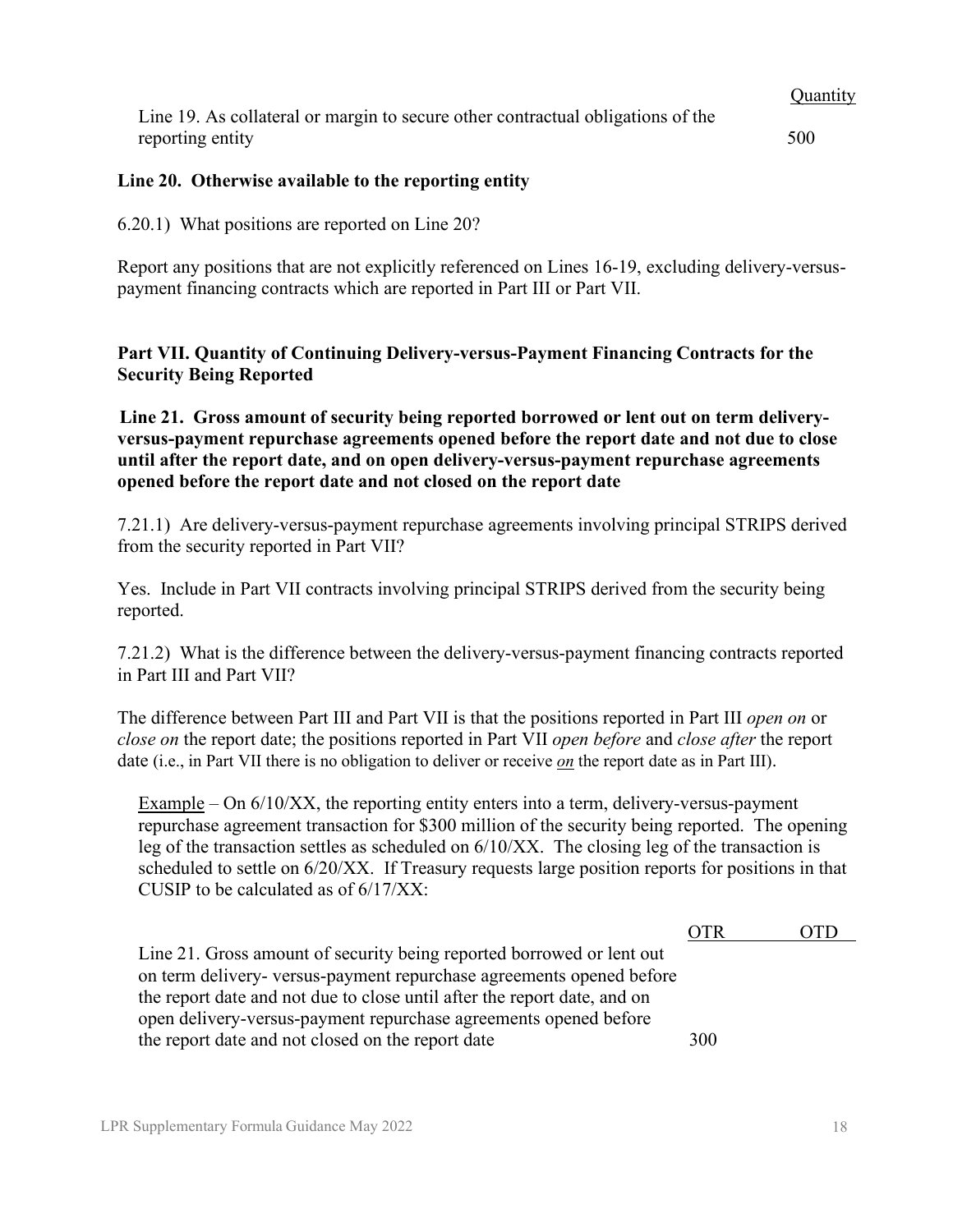## <span id="page-18-0"></span>**Part VIII. Futures and Options Contracts**

**Line 22. a) Net position, as of the close of market on the business day prior to the report date, in futures, options on futures, and exchange-traded options contracts on which the security being reported is deliverable (report number of contracts)**

8.22.1) If an entity has positions in futures, options on futures, or exchange-traded options contracts does it report the number of contracts or the dollar value of those contracts?

Report the net quantity of all futures, options on futures, and exchange-traded options contracts purchased (long) *or* sold (short).

8.22.2) Does an entity report only futures, options on futures, or exchange-traded options contracts for which the security being reported is the only security that is eligible for delivery?

No. Report all futures, options on futures, or exchange-traded options contracts for which the security being reported is eligible for delivery (i.e., if the security being reported is one of many securities that are eligible for delivery, the contract is reported). Entities must calculate the equivalent dollar value of the face amount at maturity of futures, options on futures, and exchange-traded options contracts to determine if it meets the announced threshold for reporting, which is expressed in dollars.

Example – Treasury announces a call for large position reports on a 10-year Treasury note with a reporting threshold of \$5 billion. Assume that each 10-year Treasury futures contract has a face value at maturity of \$100,000.

The reporting threshold for the number of futures, options on futures, and exchange-traded options contracts would be 50,000 contracts. *Note: This example is for illustrative purposes only. The calculation will depend on actual contract specifications for the specific futures contract exchange(s).*

8.22.4) Are futures, options on futures, and exchange-traded options contracts with different strike prices and expiration dates netted?

Yes. All futures, options on futures, and exchange-traded options contracts on which the security being reported is deliverable are netted regardless of the strike price or expiration date.

8.22.5) Are puts netted with calls?

Yes. All futures, options on futures, and exchange-traded options contracts on which the security being reported is deliverable are netted regardless of whether the option confers an obligation or a right to buy or sell the underlying security.

8.22.6) Can an entity be both net long and net short futures, options on futures, and exchangetraded options contracts?

No. In Part VIII an entity only reports the quantity it is net long *or* net short futures, options on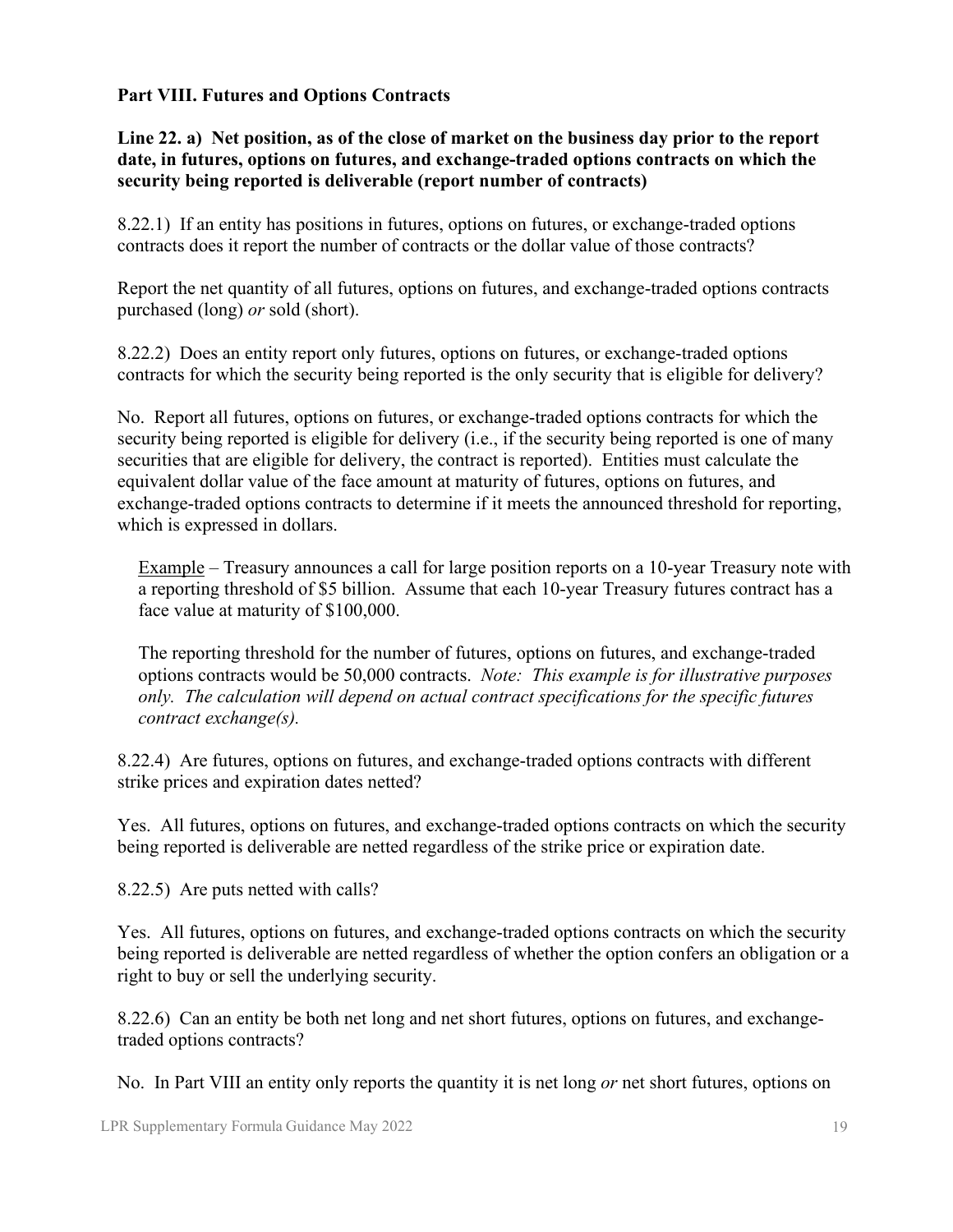futures, and exchange-traded options contracts.

Example – On 6/16/XX, the reporting entity is long 30,000 futures contracts for which the Treasury security is eligible for delivery. The reporting entity is also short 10,000 options on futures and 10,000 exchange-traded options contracts for which the Treasury security is eligible for delivery. If Treasury requests large position reports for positions in that CUSIP to be calculated as of 6/17/XX, the reporting entity would report the following:

|                                                                     | Net Long | Net Short |
|---------------------------------------------------------------------|----------|-----------|
| Line 22. a) Net position, as of the close of market on the business |          |           |
| day prior to the report date, in futures, options on futures, and   |          |           |
| exchange-traded options contracts on which the security being       |          |           |
| reported is deliverable (report number of contracts)                | 10,000   |           |

#### **Line 22. b) Net position, as of the close of market on the report date, in futures, options on futures, and exchange-traded options contracts on which the security being reported is deliverable (report number of contracts)**

Example – On 6/17/XX, the reporting entity is long 20,000 futures and options on futures contracts for which the Treasury security is eligible for delivery. The reporting entity is also short 50,000 exchange-traded options contracts for which the Treasury security is eligible for delivery. If Treasury requests large position reports for positions in that CUSIP to be calculated as of 6/17/XX, the reporting entity would report the following:

|                                                                         | Net Long | Net Short |
|-------------------------------------------------------------------------|----------|-----------|
| Line 22. b) Net position, as of the close of market on the report date, |          |           |
| in futures, options on futures, and exchange-traded options contracts   |          |           |
| on which the security being reported is deliverable (report number      |          |           |
| of contracts)                                                           |          | 30,000    |

#### **Line 23. a) Net position, as of the close of market on the business day prior to the report date, in over-the-counter options contracts on which the security being reported is deliverable (report notional amount of contracts regardless of option delta)**

8.23.1) If an entity has positions in over-the-counter options contracts does it report the number of contracts or the dollar value of those contracts?

Report, at par in millions of dollars, the net notional amount of all over-the-counter options contracts purchased (long) *or* sold (short).

8.23.2) Are over-the-counter options contracts with different strike prices and expiration dates netted?

Yes. All over-the-counter options contracts on which the security being reported is deliverable